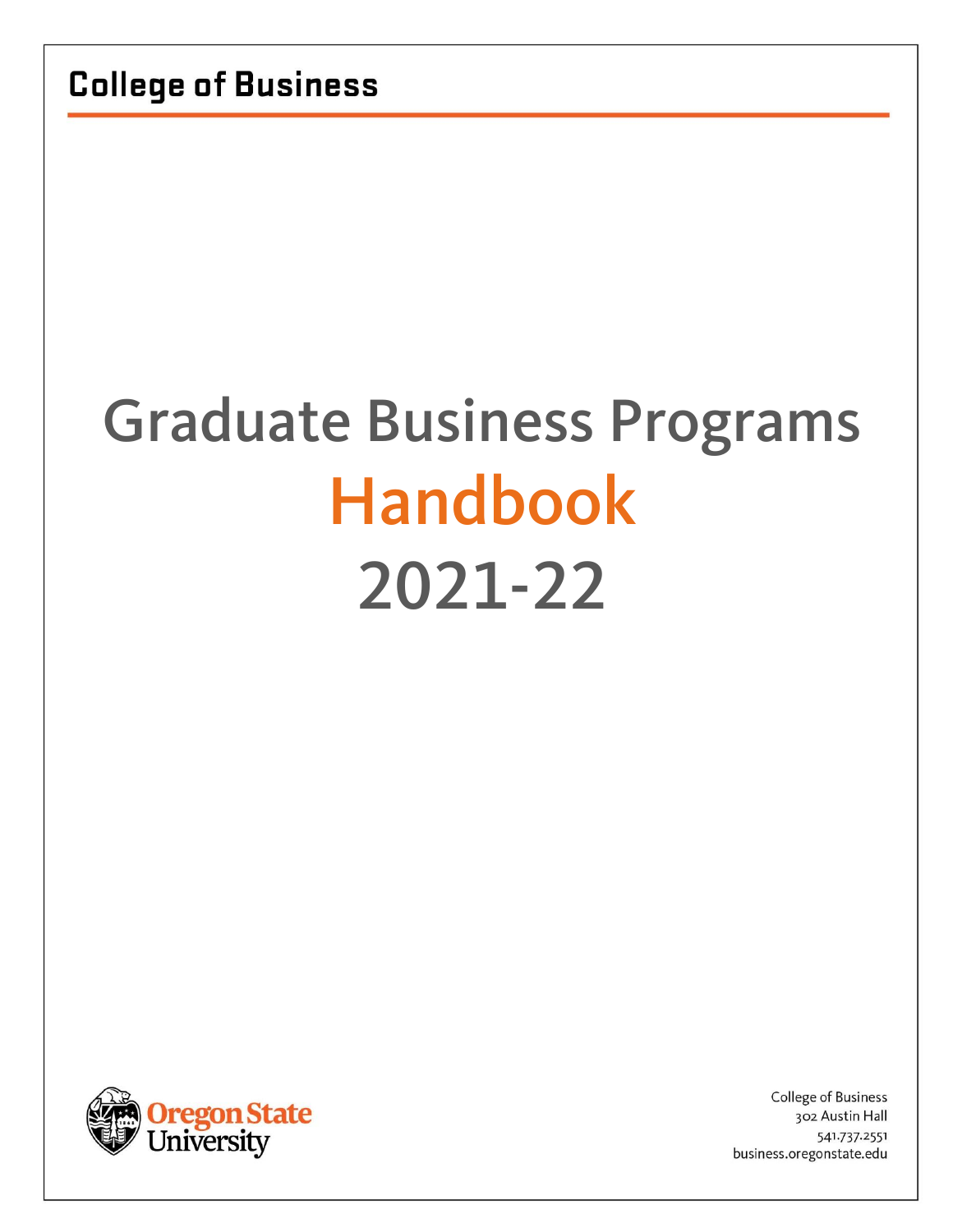# **Contents**

| COLLEGE OF BUSINESS LGRADUATE BUSINESS PROGRAMS HANDROOK L.2 |  |
|--------------------------------------------------------------|--|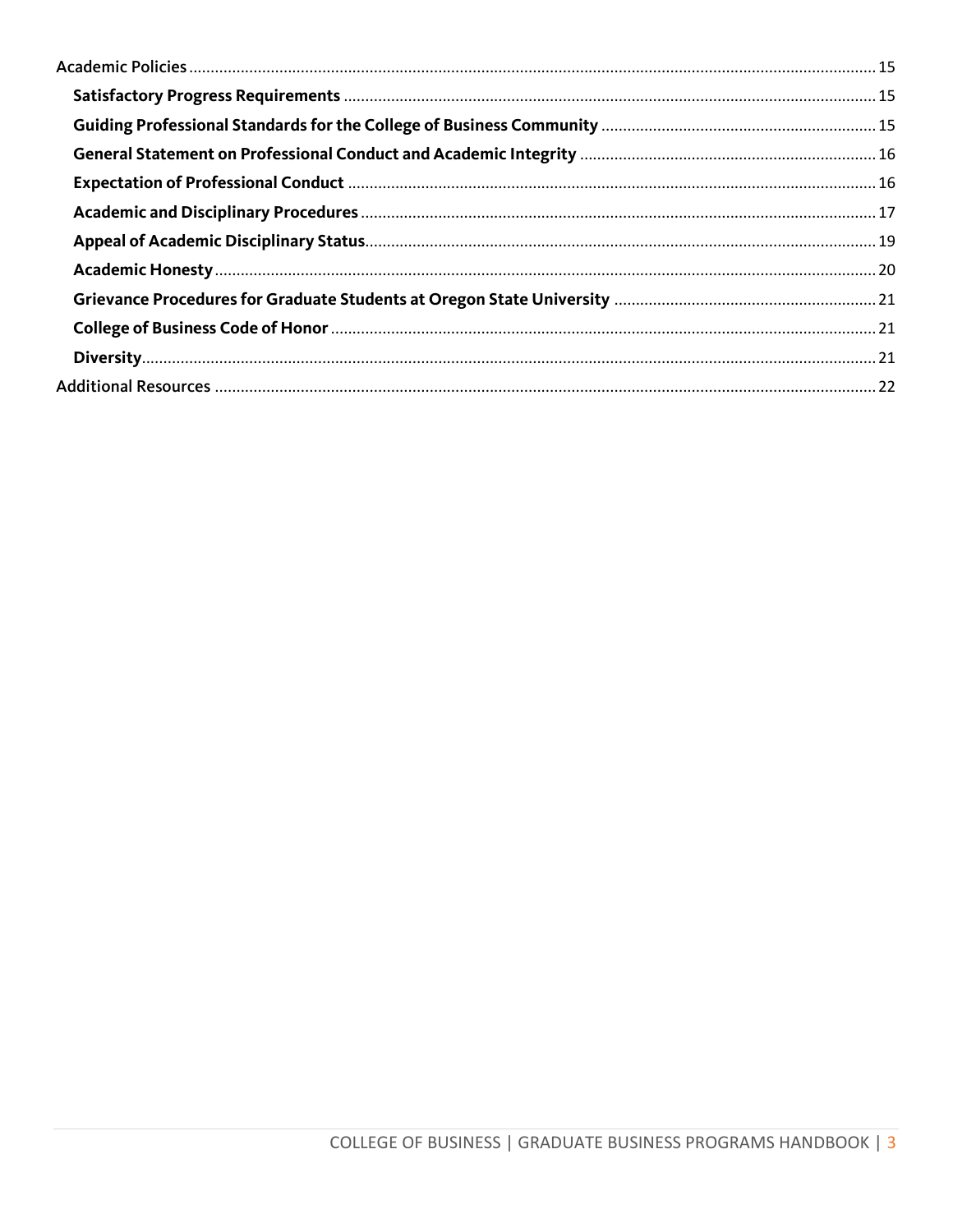# <span id="page-3-0"></span>The College of Business

**The College of Business (COB) optimizes enterprise, technological change and innovation. It provides management education for the people of Oregon and builds business expertise for strong economic development. As the fifth largest college on campus in terms of student enrollment, the COB is a key contributor toward developing a workforce that will drive Oregon's economic health and national and global competitiveness. The COB positions itself at the core of the innovation culture prevalent at OSU. Our Mission and Strategic Plan are provided below.**

#### <span id="page-3-1"></span>**Mission**

Our mission is to recruit, retain, and educate students to be the kind of people we would like to work for: people who work hard, earn success, and lead by example as socially responsible, global-minded, innovative business people.

Business leaders around the world consistently cite innovation as the single most important leadership skill, and innovation is something that can be taught. We provide our students with the education they need to methodically and creatively address problems and pursue opportunities from all angles.

## <span id="page-3-2"></span>**Strategic Initiatives**

As a key member of the Oregon State University community, the College of Business is wholly committed to furthering the core values spelled out in the [OSU Strategic Plan.](https://leadership.oregonstate.edu/provost/osu-strategic-plan)

Putting our commitment into action, we're guided by our strategic initiatives of student success and achieving distinction. You can read more about the College of Business strategic initiatives in this [document.](http://business.oregonstate.edu/sites/business.oregonstate.edu/files/cob_strategic_initiatives.pdf)

# <span id="page-3-3"></span>Graduate Business Programs Mission

**The COB seeks to prepare students to participate in society and the workforce as educated individuals who can succeed in a dynamic global economy. COB Graduate Business Programs provide a high-quality experience, a strong personal concern for students as individuals, and a systems emphasis, consistent with the mission of the university. The policies and processes of the COB are designed to recognize that students are our primary stakeholders, followed closely by the employers who will hire them.**

The Graduate Business Programs educate leaders who manage creative organizations and take ideas to the global marketplace. These programs are a critical component of the COB mission. Our educational offering to students is centered on the academic benefits of a research-based education that emphasizes entrepreneurship, innovation, and experiential learning.

We see our program emphasis on entrepreneurship and innovation as being particularly relevant to improving economic development and entrepreneurial activities in the State of Oregon. The curricula are focused on translating theory into practice.

In addition to enhancing the personal development of students, the program also provides marketable skills that promote career opportunities. The program's focus on entrepreneurship and innovation prepares graduates to assume leadership roles in emerging and innovative business organizations.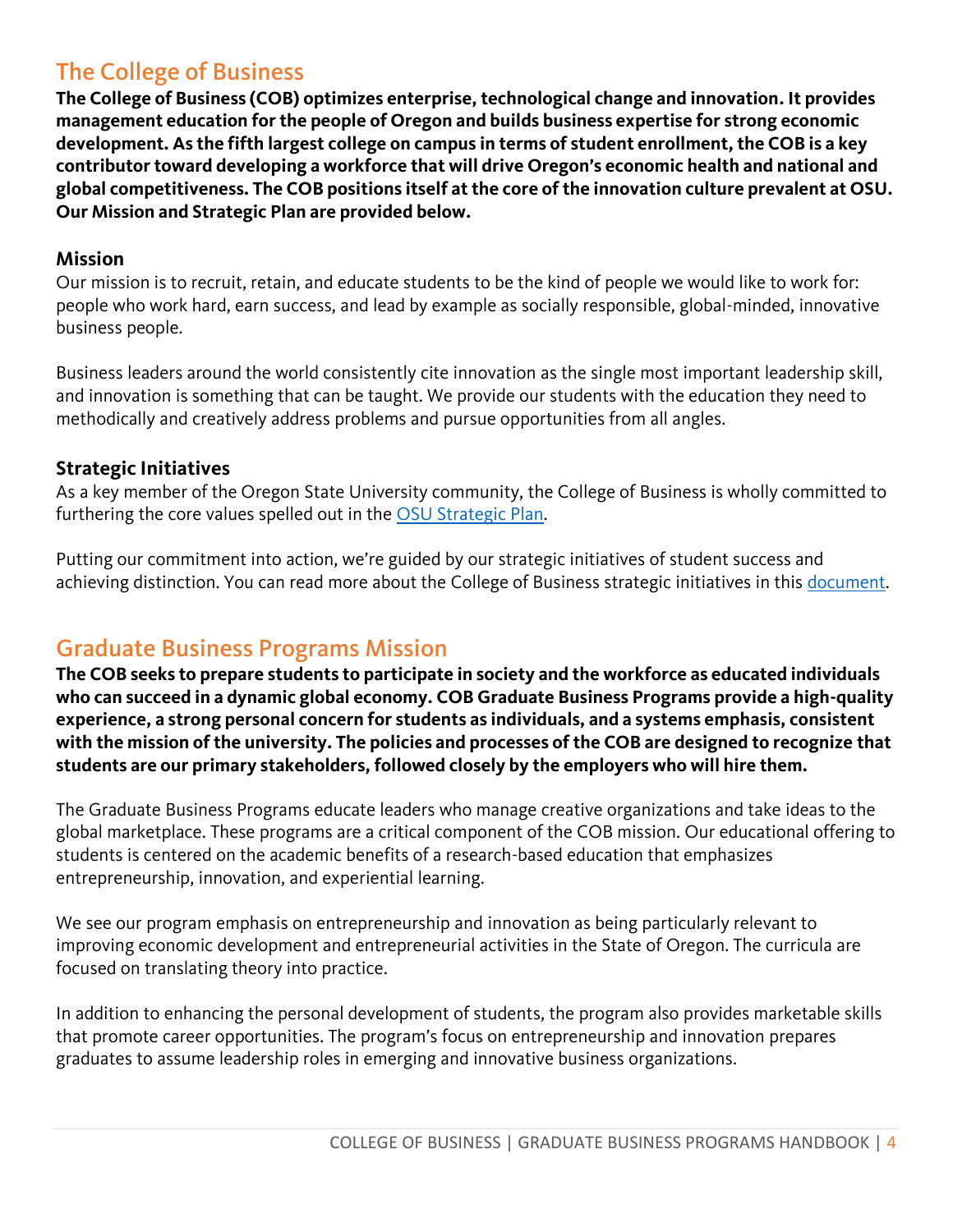# <span id="page-4-0"></span>Graduate Business Programs Administration

## <span id="page-4-1"></span>**Graduate Council**

The Graduate Council of the Faculty Senate has jurisdiction over the policies, procedures and requirements of graduate education. The Council establishes and revises admission standards, basic degree requirements and general policies; approves all graduate faculty members, new programs, and courses; and periodically reviews all existing graduate programs. The creation of specific requirements of graduate programs and of individual students' programs is the responsibility of the academic units. However, no academic unit has authority to waive or supersede the general policies of the Graduate Council.

The Graduate Council policies are in the OSU Course Catalog:

- [Policies Governing All Graduate Programs](https://catalog.oregonstate.edu/college-departments/graduate-school/#policiestext)
- [Policies Governing All Master's Degree Programs](https://catalog.oregonstate.edu/college-departments/graduate-school/#policiestext)
- [Policies Governing All Graduate Certificate Programs](https://catalog.oregonstate.edu/college-departments/graduate-school/#policiestext)

## <span id="page-4-2"></span>**Graduate School**

The Graduate School at OSU assures quality and consistent interpretation of Graduate Council policies related to graduate education across all programs. The [OSU Catalog](https://catalog.oregonstate.edu/college-departments/graduate-school/#text) is the official source for information regarding OSU graduate education policy and procedures. It is the student's responsibility to refer to the catalog for this information.

The Graduate School supports students throughout the academic *lifecycle*, from admissions to degree completion.

The Graduate Schools offers an array of [opportunities](https://gradschool.oregonstate.edu/graduate-student-success) specific to the success of graduate students. Topics covered in these offerings include: research and ethics, teaching and facilitation, writing and communication, leadership and management, career skills, grad life and wellness. Please visit the Graduate School links to browse our student success offerings.

## <span id="page-4-3"></span>**College of Business**

The college is the administrative unit responsible for directing and managing the Graduate Business Programs and is headed by the Sara Hart Kimball Dean of the College of Business: Tim Carroll Ph.D., 450 Austin Hall, (541) 737-6024, [tim.carroll@oregonstate.edu.](mailto:tim.carroll@oregonstate.edu)

Specific policies, procedures and requirements for the Graduate Business Programs, beyond those set by the Graduate Council, are formulated by the Graduate Program Committee, which consists of three graduate faculty members and the Associate Dean for Graduate Student Development. The Associate Dean is responsible for implementing the policies, procedures, and requirements of the Graduate Business Programs.

Advising for the Graduate Business Programs is provided by the Graduate Business Programs staff, 326 Austin Hall, (541) 737-5510. The Graduate Business Programs website is: <https://business.oregonstate.edu/programs/graduate>.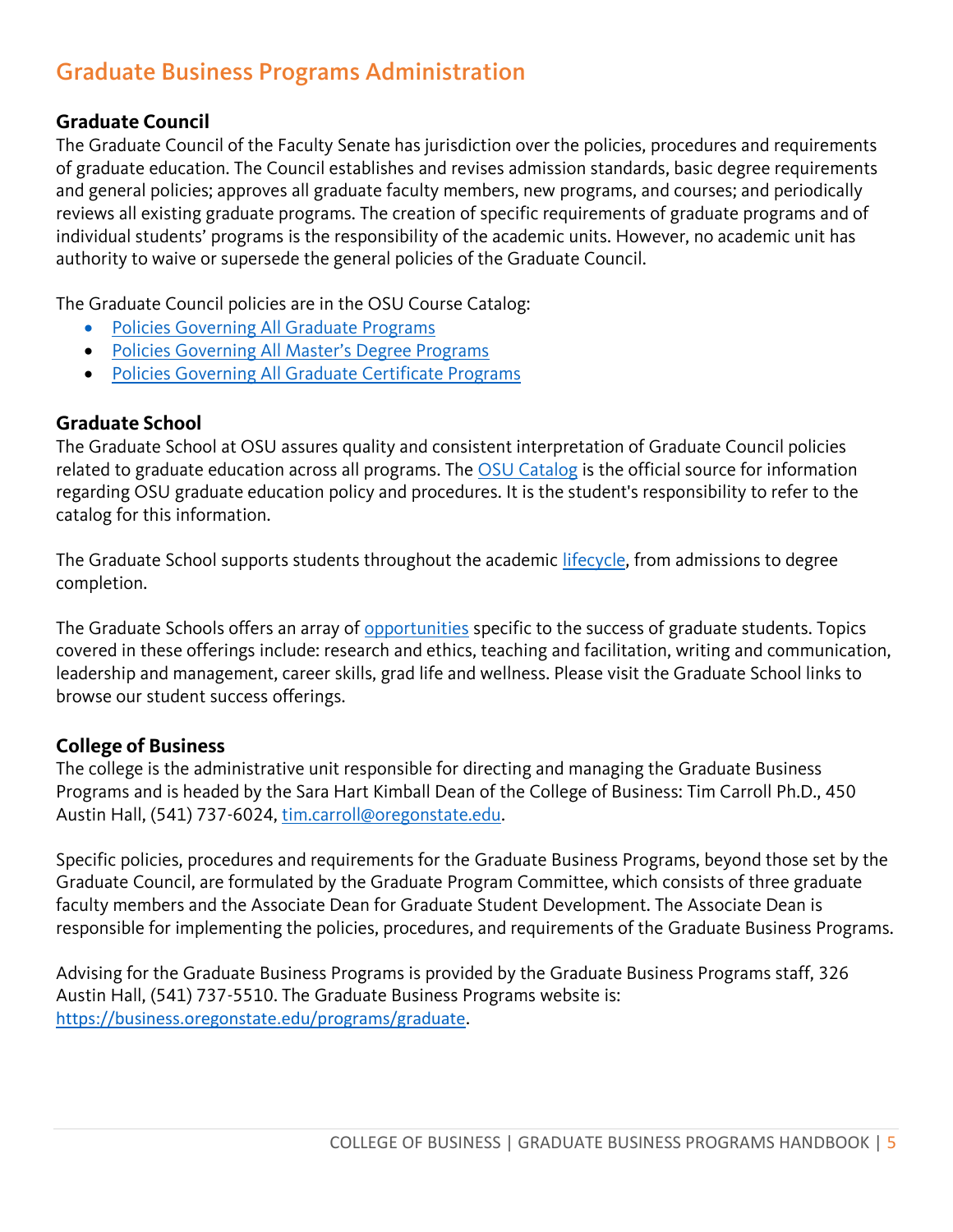## <span id="page-5-0"></span>**Graduate Business Programs Contact Information**

John Becker-Blease Associate Dean for Graduate Student Development [john.becker-blease@oregonstate.edu](mailto:john.becker-blease@oregonstate.edu)

Robin Silveira Associate Director, Graduate Admissions & Academic Services [robin.silveira@oregonstate.edu](mailto:robin.silveira@oregonstate.edu)

Olivia Heath Associate Director, Graduate Business Recruitment [olivia.heath@oregonstate.edu](mailto:Olivia.heath@oregonstate.edu)

Sarah Makar Graduate Student Recruitment Manager [Sarah.Makar@oregonstate.edu](mailto:sarah.makar@oregonstate.edu)

Catherine Woelfle Graduate Advisor [catherine.woefle@oregonstate.edu](file:///C:/Users/silveirr.ONID/Desktop/catherine.woefle@oregonstate.edu)

# <span id="page-5-1"></span>Nature of the Graduate Business Programs

**The hallmarks of the Graduate Business Programs are similar to those that you will find in today's global marketplace. With small classes of dedicated students, the program is committed to fostering a spirit of academic community. The program provides graduates with the skills to solve complex business problems and to successfully compete.**

The intensive, fast-paced program guides students through a rigorous curriculum while allowing them to pursue their interests and push their boundaries. Throughout, students learn to build teams, integrate disciplines, work under pressure, and multitask.

The time required to complete a graduate business degree depend on a student's prior coursework, the graduate degree and track sought, and the number of courses taken each term. The table below provides an overview of the Graduate degrees and tracks. With the exception of the Portland and Bend tracks, which are part-time programs, all Corvallis-based graduate degrees can be completed on a full-time or part-time basis.

Please see the Graduate Business Programs [website](https://business.oregonstate.edu/programs/graduate) for details about each graduate degree and concentration. The website is the best source of information about the program.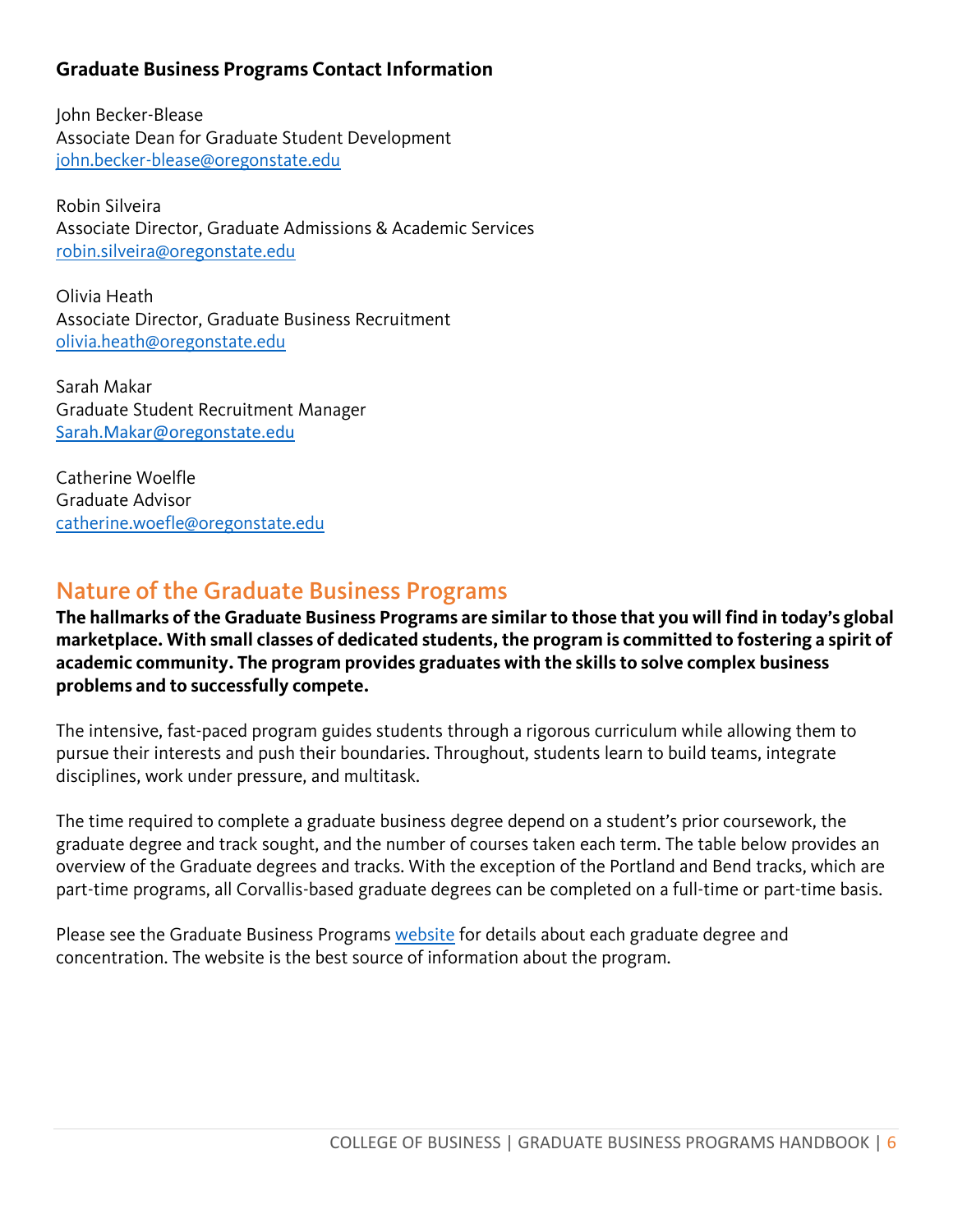# <span id="page-6-0"></span>**Current Programs**

| <b>Masters of Business Administration (MBA)</b> | Location(s)                 |
|-------------------------------------------------|-----------------------------|
| <b>Business Analytics</b>                       | Corvallis campus<br>Ecampus |
| Corporate Finance                               | Corvallis campus            |
| Human Resources Management                      | Corvallis campus<br>Ecampus |
| Marketing                                       | Corvallis campus<br>Ecampus |
| Organizational Leadership                       | Ecampus                     |
| Supply Chain & Logistics Management             | Corvallis campus<br>Ecampus |

| <b>Masters of Science in Business (MSB)</b> | Location(s)                 |
|---------------------------------------------|-----------------------------|
| Finance                                     | Corvallis campus<br>Ecampus |
| <b>Finance Analytics</b>                    | Corvallis campus<br>Ecampus |
| Marketing Insights & Analytics              | Corvallis campus<br>Ecampus |
| <b>Supply Chain Analytics</b>               | Corvallis campus<br>Ecampus |

| <b>Graduate Business Certificates</b> | Location(s)                 |
|---------------------------------------|-----------------------------|
| <b>Business Analytics</b>             | Corvallis campus<br>Ecampus |
| <b>Business Fundamentals</b>          | Ecampus                     |
| Supply Chain & Logistics Management   | Corvallis campus<br>Ecampus |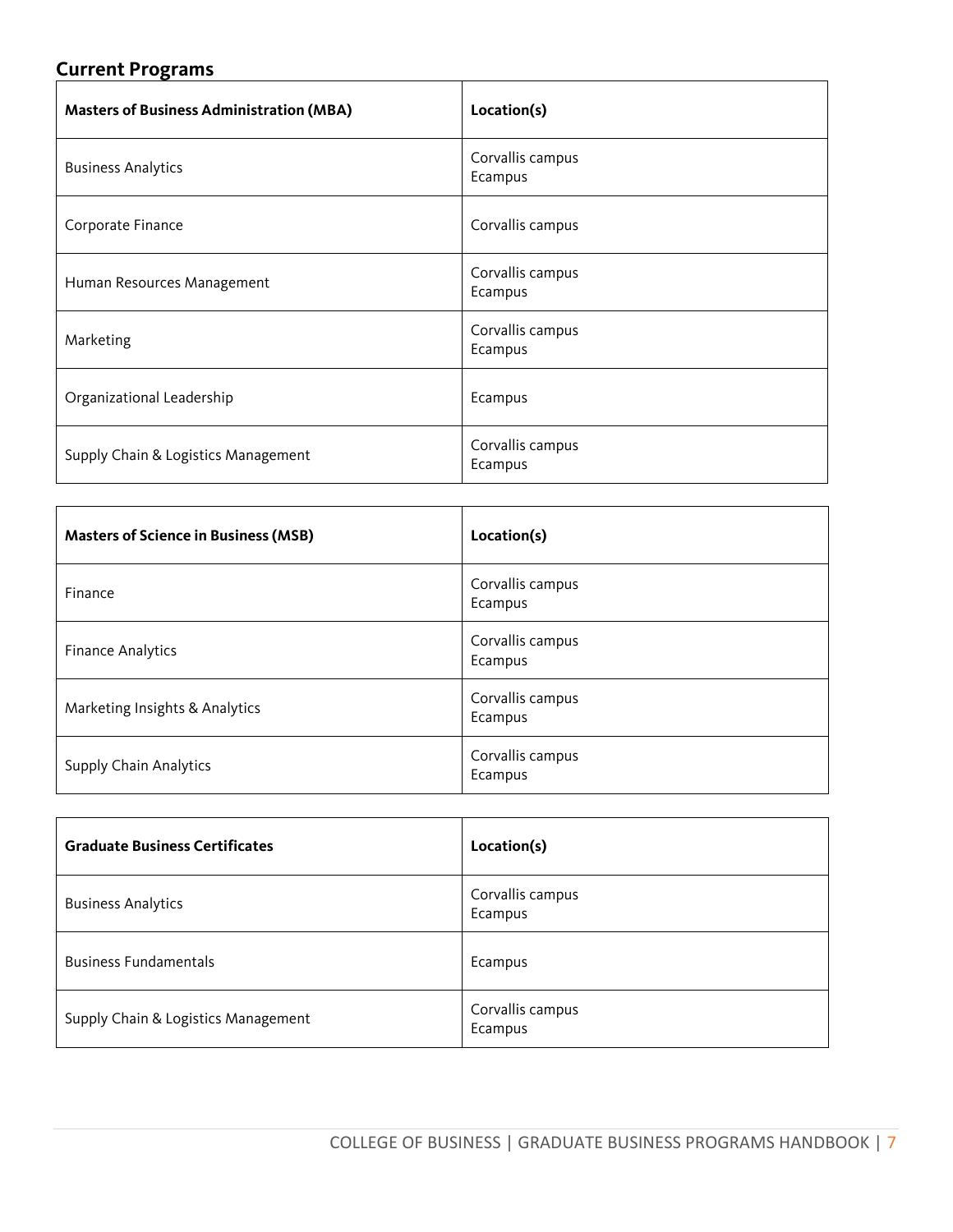# <span id="page-7-0"></span>Graduate Business Degree Requirements

**The Graduate Business Degree program is referred to as the "Graduate Program of Study." Once admitted as a degree-seeking graduate student, a student must earn a minimum of 30 graduate credits toward the graduate degree from OSU regardless of the number of credits reserved or transferred (see below).**

## <span id="page-7-1"></span>**Minor**

Graduate Business students may choose to minor in an academic area outside of the College of Business. A formal minor program consists of a minimum of 15 hours of coursework and incorporation of that knowledge into the research thesis or project. Other minor requirements may be established by the department offering the minor. Students electing a minor field must complete the requirements of both the major and minor departments.

Credit hours earned in a minor program may be used as elective credit but do not substitute for required coursework for the Graduate Business Degree.

A graduate faculty member from the unit/department offering the minor must be included on the faculty examining committee and must participate in administration of the final oral exam.

## <span id="page-7-2"></span>**Transfer Credits**

Students may transfer up to 23 credit hours into the Graduate Business Degree to satisfy core curriculum and/or elective requirements. Courses to be transferred must be: [1] graduate level; [2] taken after completion of a four-year baccalaureate degree (or equivalent); [3] used only as a substitute course in the Graduate Business Degree (that is, cannot also be used to satisfy requirements in another graduate degree); [4] appropriate to the Graduate Business Degree; [5] from an AACSB-accredited institution (or equivalent); and [6] with grades of 3.0/4.0 or better. Approval from the Associate Dean for Graduate Student Development is necessary before a transfer course may be substituted into the program.

Undergraduate and post-baccalaureate students at OSU may receive credit for graduate courses (500-level) in excess of the requirements for a baccalaureate degree. These 500-level courses are considered transfer credits, even though they are completed prior to finishing a four-year baccalaureate degree.

## <span id="page-7-3"></span>**Courses on Non-Standard Basis**

All courses in your Program of Study, all courses used to satisfy Core-1 requirements, and all courses used to satisfy prerequisite requirements for graduate coursework must be completed on a graded (A–F) basis. You may elect to take graduate courses on an S/U (satisfactory/unsatisfactory) basis only if those courses are not in your Graduate Degree Program of Study. You may register for undergraduate level courses (not listed on your Program of Study) on an S/U basis if they are not being used to satisfy Core-1 or prerequisite requirements for courses in your Program of Study.

## <span id="page-7-4"></span>**Blanket-Numbered Courses**

Blanket-numbered courses have a zero middle digit. No more than 9 credits of blanket-numbered courses, other than thesis, may be applied toward the minimum 45-credit Master's degree. While internship credit (BA 510) is not considered a blanket-numbered course, nor more than 6 credits of internship may be applied toward a 45-credit Master's degree. The internship credit limit is in addition to the 9 blanket-credit limit.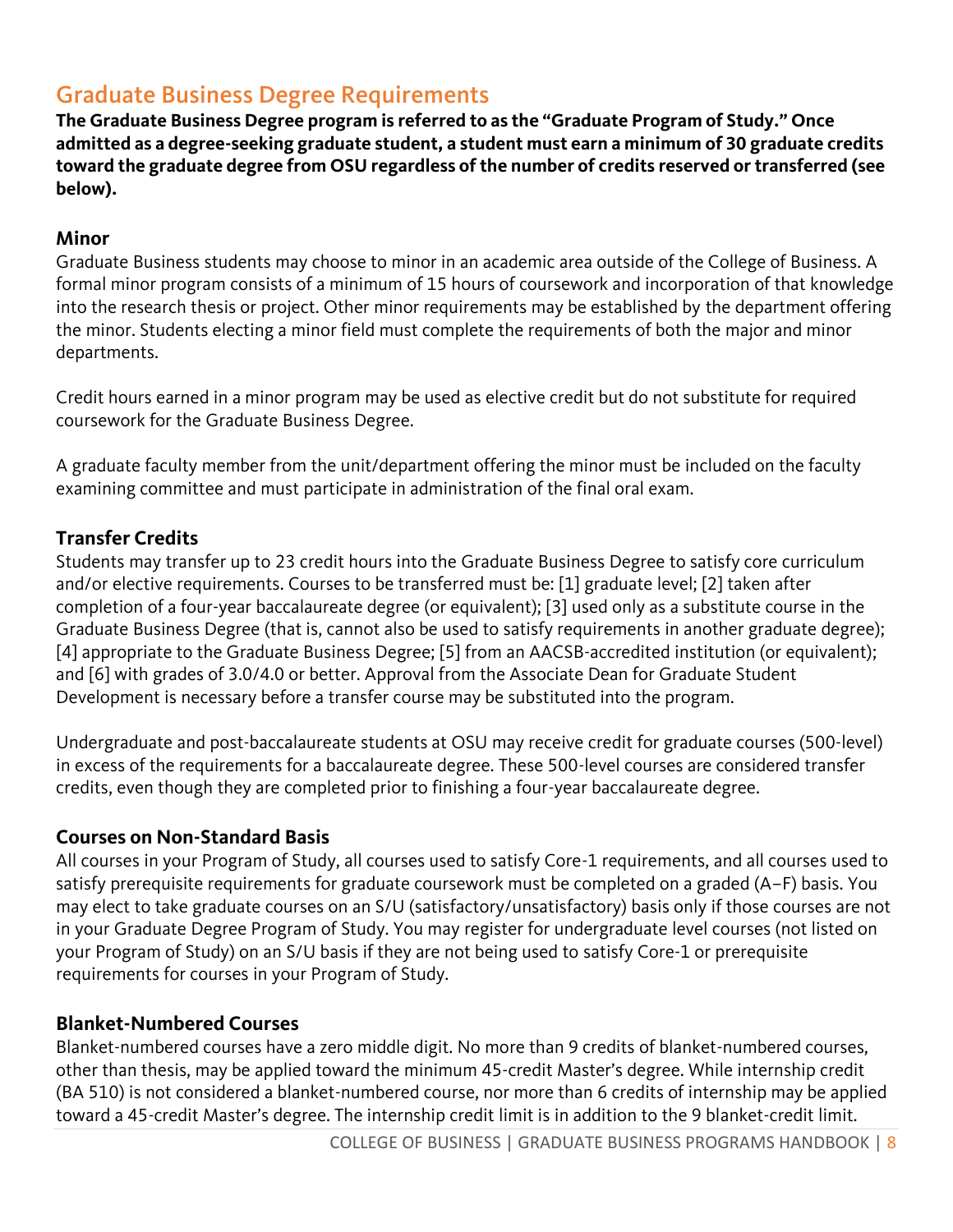#### <span id="page-8-0"></span>**Slash Courses**

The university offers what are known as 'slash' courses with course numbers that are displayed as 4XX/5XX. Enrollment in these courses can consist of both upper-division undergraduate students and graduate students. Graduate students enrolled in slash courses are required to complete additional course requirements.

Graduate Business students may choose to enroll in these slash courses as the required elective or in addition to the credits required to earn the graduate degree. Such classes may give Graduate business students more in-depth coverage of certain business disciplines. These classes will not substitute for the required Graduate Business Programs courses and cannot be taken at the 400-level prior to enrolling in the Graduate Business Programs.

These courses will count in the overall graduate degree GPA and will appear on the student's transcript. Consult the [General Catalog](https://catalog.oregonstate.edu/courses/) for a listing of slash courses. Since not all slash courses listed are offered each term, consult the [Schedule of Classes](https://classes.oregonstate.edu/) for term offerings.

## <span id="page-8-1"></span>Graduate Work by Faculty Members

**Oregon Administrative Rule (OAR) 580-020-0005 specifies that one may not simultaneously be an OSU faculty member and an OSU graduate student.**

Although faculty members are eligible to enroll for courses at staff fees, such course work may not be applied to a graduate degree without prior approval of the Dean of the Graduate School.\* Exceptions to OAR 580- 020-0005 may be granted by the Dean of the Graduate School.

OAR 580-020-0005 is consistent with practices at other universities and is in keeping with appropriate graduate education practice. Exceptions to OAR 580-020-0005 will be granted only in cases in which the individual requesting the exception has presented a compelling case justifying such an exception including assurance that there are no issues of conflict of interest deriving from the petitioner's student status and faculty employment. Issues that come to bear on the interpretation and application of this Rule include:

- Potential conflict of interest
- Timely progress toward degree
- Inappropriate responsibilities relative to one's student and/or faculty peers
- Equity in regard to terms of employment for all members of an employment class

The basic conditions delineated in the Petition Process (below) are minimal conditions that must be met in order for the request to receive formal consideration by the dean; satisfaction of the conditions does not result in automatic granting of an exception.

*\*Professional faculty members are not required to submit petition materials. However, a professional faculty member's employment supervisor cannot serve as a major professor or graduate committee member.*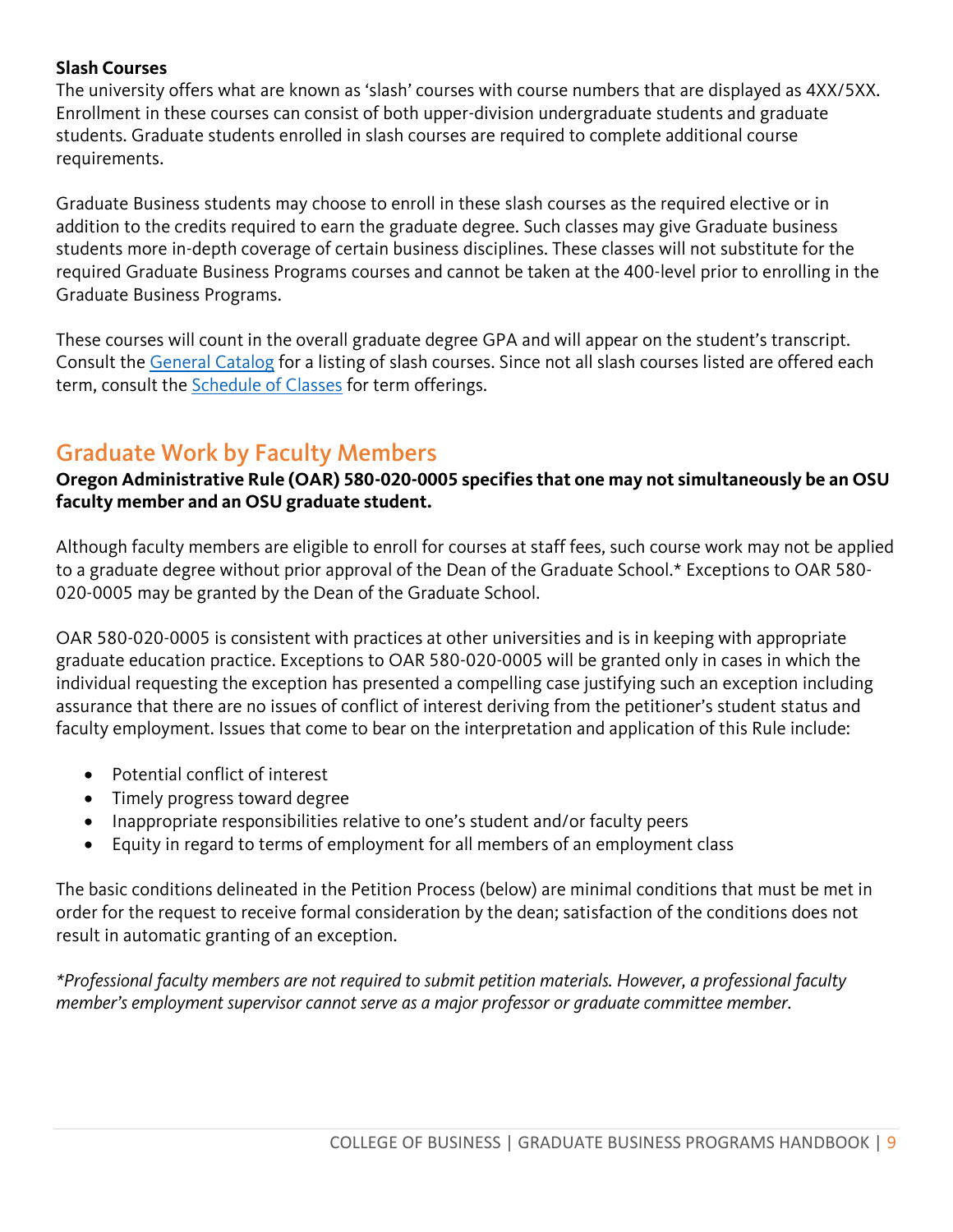# <span id="page-9-0"></span>Getting Started

## <span id="page-9-1"></span>**Student Identification Cards**

Students taking our Corvallis-based or Portland hybrid classes are required to have student identification (ID) cards. Student ID cards may be obtained by contacting the [OSU ID Center.](http://fa.oregonstate.edu/business-affairs/id-center)

#### **Corvallis students:**

To obtain your ID card, you must be admitted to the university, visit the [OSU ID Center,](http://fa.oregonstate.edu/business-affairs/id-center) and show one piece of photo ID (valid driver's license, state ID card, military ID, passport or resident alien card). You will need your student ID number for registration, and you will need your student ID card to use the Graduate Business team rooms in Austin Hall, check out library books, and receive student rates for various activities.

#### **Portland students:**

Ecampus students taking our Portland hybrid classes can request that a non-photo ID card be mailed to them by calling or emailing the [OSU ID Center](http://fa.oregonstate.edu/business-affairs/id-center) after registering for classes.

#### **Online and Bend students:**

Students taking fully online or Ecampus classes in Bend are not required to have an OSU ID. However, having a card could be useful for receiving student discounts or accessing some facilities if you visit the Corvallis campus. ID cards can also sometimes be used at other colleges or universities. Fully online and Ecampus Bend students can request that a non-photo ID card be mailed to them by calling or emailing the [OSU ID](http://fa.oregonstate.edu/business-affairs/id-center)  [Center](http://fa.oregonstate.edu/business-affairs/id-center) after registering for classes.

## <span id="page-9-2"></span>**Registration**

Students register for courses on a term-by-term basis. Registration for the upcoming term begins during the eighth week of the prior term.

Registration activities are conducted through [MyOregonState.](https://my.oregonstate.edu/) You will access the system to register, adjust, or confirm your schedule. It is highly recommended that you frequently and carefully follow the [University](https://registrar.oregonstate.edu/osu-academic-calendar/)  [Academic Calendar](https://registrar.oregonstate.edu/osu-academic-calendar/) as it defines the dates, time periods, deadlines for registration transactions, as well as tuition refund and reduction schedules within a given term.

#### <span id="page-9-3"></span>**Paying Fees**

Registration automatically includes an obligation to pay fees. All fees (tuition, room and board, etc.) are reported in a monthly statement that is generated and processed online through eBill. eBill statements are processed on the 5th of each month for students who have current activity resulting in an account balance or credit. Students are sent an email to their ONID email account when their statement is ready to view and can then view their eBill statement online at [http://mybill.oregonstate.edu.](http://mybill.oregonstate.edu/)

Unpaid balances as of the 1st of the month following the eBill statement are considered past due and will be assessed interest at the rate of 1% per month (12% APR). Students are financially responsible for all courses for which they register. Students are responsible for paying fees by the deadline even if they do not receive a bill.

Information regarding your student account may be found at the Business Affairs website at: <http://fa.oregonstate.edu/business-affairs/studentbilling>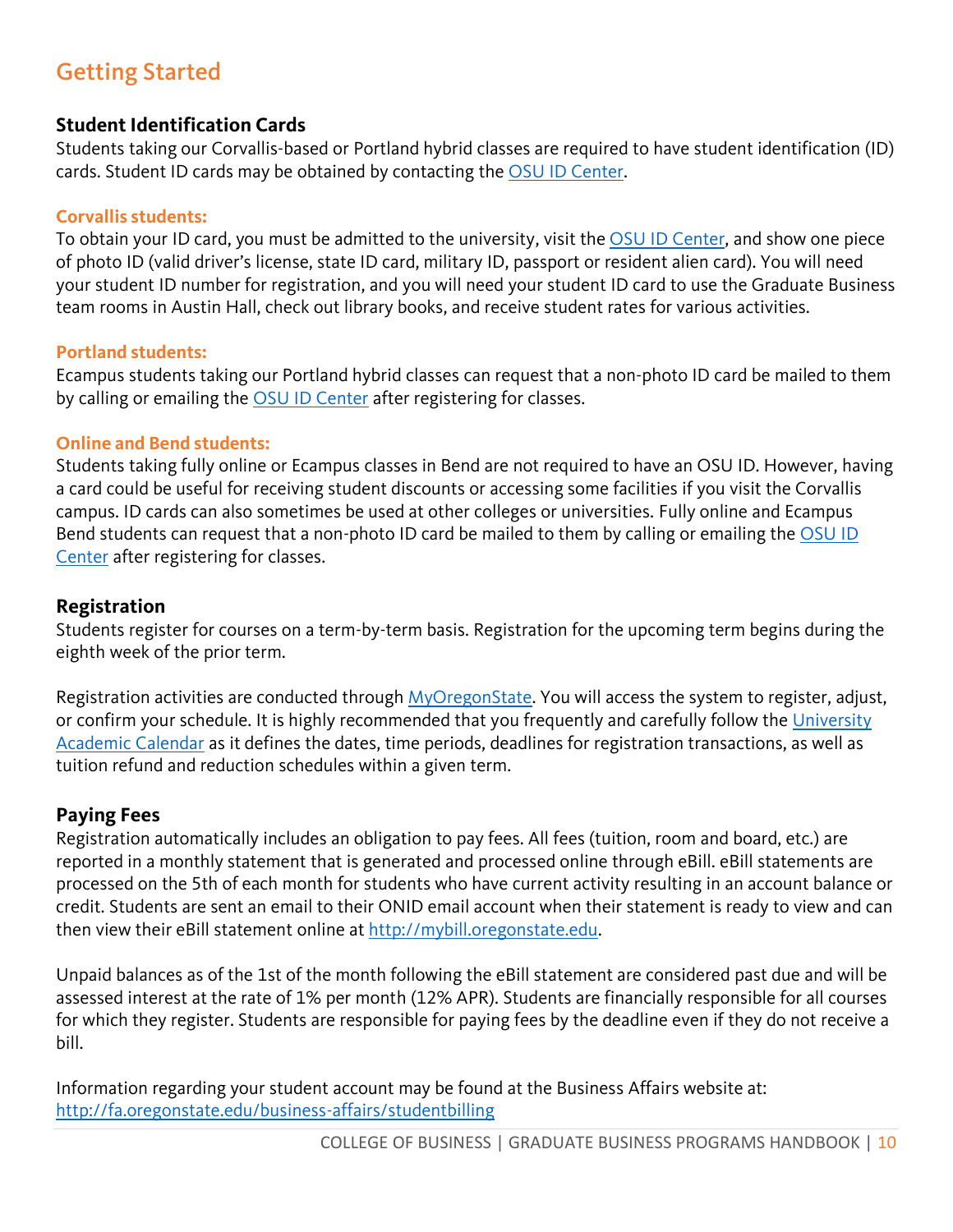## <span id="page-10-0"></span>**Austin Hall Lockers (Corvallis campus)**

There are 78 lockers on the third floor of Austin Hall available for use by graduate business students only.

- Lockers are for day-use only. Contents must be cleared from all locker each evening.
- Lockers are available on a first-come-first-served basis. There is no reservation process.
- Students create a 4-digit code of their choice to lock/unlock the door each time the locker is accessed.

## <span id="page-10-1"></span>**Graduate Business Programs Project Rooms (Corvallis campus)**

Throughout the term, the Graduate Business Programs Project Rooms (Austin 327, 329, 331, 333, 335, and 337) can be accessed by either scanning an OSU student ID card at the door of an open room or by reserving a room through the online reservation system at [http://reservations.business.oregonstate.edu](http://reservations.business.oregonstate.edu/) and log in by typing: ONID\onid username. Use your ONID password to complete the log in.

- Students are no longer required to make a reservation in the online system during dead week and finals week.
- Scanning and ID card at the door of an open room automatically creates a one-hour reservation.
- Reservations through the online reservation system may be made for a block of up to six hours.
- Reservations will be cancelled if the room is not claimed within 15 minutes of the reservation start time.
- If you do not need a room for the entire block of time for which you have reserved it, please be courteous to your classmates and cancel the remainder of your reservation in the online system.
- Rooms are accessible to all graduate business students regardless of whether a reservation has been made. If other students are occupying a room you have reserved, the students without a reservation must vacate.
- The College of Business is not responsible for personal items left in project rooms.
- Graduate Business Programs Project Rooms are intended for group work, not for personal study. Graduate Business Programs classrooms will be made available to graduate business students for quiet study during finals week.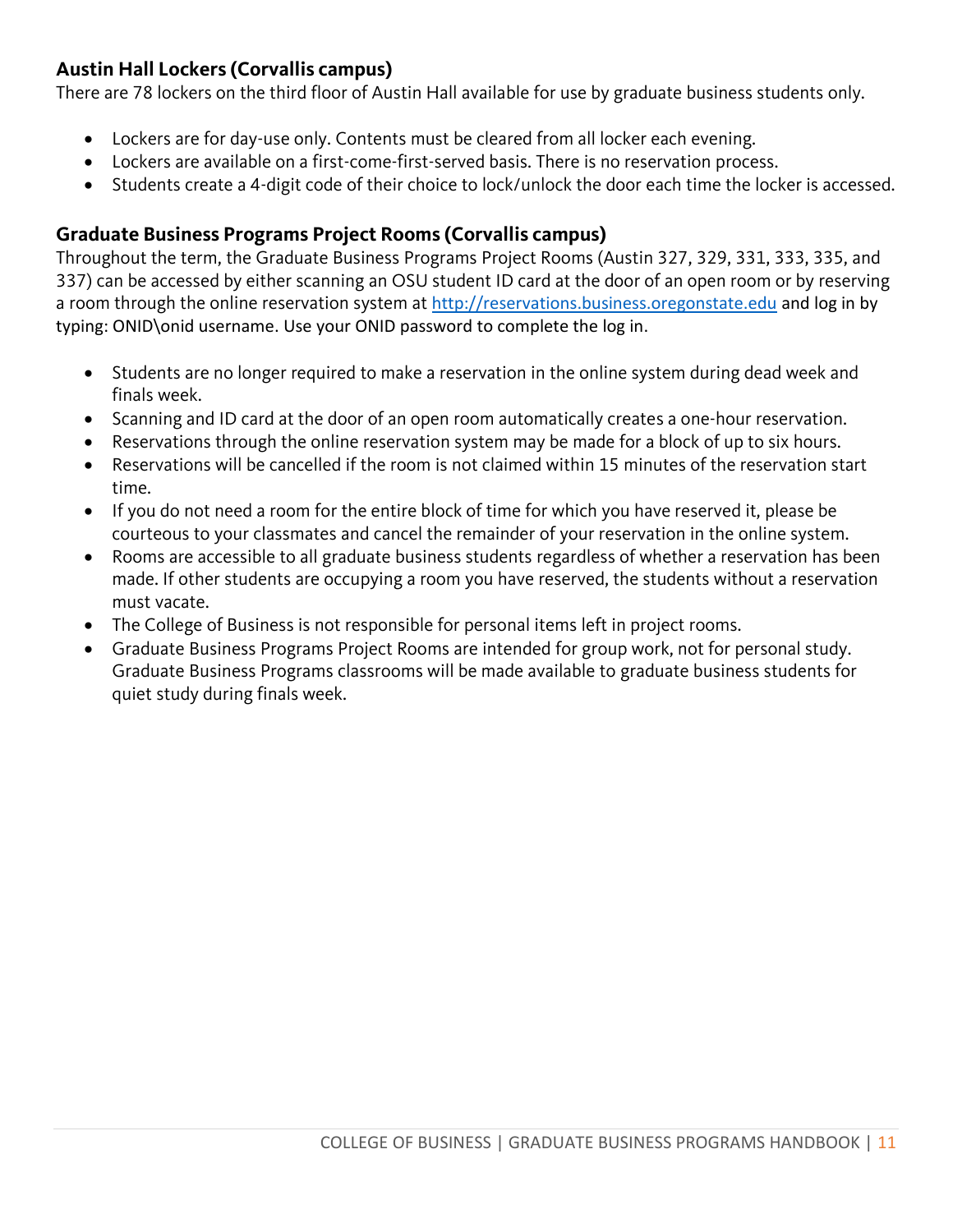# <span id="page-11-0"></span>**Scholarships**

## <span id="page-11-1"></span>**University Scholarships**

Although many scholarships are awarded in advance, you may qualify for academic or need-based scholarships. The OSU Graduate School website at<http://gradschool.oregonstate.edu/> and the OSU ScholarDollars website at: <https://scholarships.oregonstate.edu/scholardollars> contain information on scholarships available through the university.

## <span id="page-11-2"></span>**College of Business Named Scholarships**

Thanks to the generosity of our donors, we are able to offer additional financial support in the form of named scholarships and fellowships. Named scholarships and fellowships are for newly admitted students and have additional application requirements; terms and conditions vary. To be considered for any of our named scholarships/fellowships, you must submit the [The Named Scholarship Application](https://oregonstate.qualtrics.com/jfe/form/SV_8qcCLXQSGqlc55b) by the stated deadlines after submitting your application for admission. [The Named Scholarship Application](https://oregonstate.qualtrics.com/jfe/form/SV_8qcCLXQSGqlc55b) includes a 250-word essay for any scholarship/fellowship for which you want to be considered.

# <span id="page-11-3"></span>Financial Assistance

## <span id="page-11-4"></span>**Student Loans**

Financial aid programs administered by OSU generally require advance application. If you have questions about these programs, contact the Financial Aid Office, A218 Kerr Administration Building, (541) 737-2241.

## <span id="page-11-5"></span>**Part-Time Work**

**Grading Assistants:** Many faculty members hire grading assistants. If you have done well in a particular course or area of study or have relevant experience, you may wish to contact the instructor to see if he or she is in need of a grading assistant.

**On-Campus Employment:** There are often part-time jobs available elsewhere on the Corvallis campus. To search for Corvallis campus positions, visit:<http://hr.oregonstate.edu/student-employment>*.* 

**Handshake:** [Handshake](https://oregonstate.joinhandshake.com/) is Oregon State's new hub for everything students need from college to career. The Handshake platform was designed by students, for students, with one goal in mind: to help college students find their way to their dream careers.

**Sign-Up for Job Alerts:** Stay on top of new job postings on and off campus by signing up to receive email updates when new jobs are posted in areas of interest to you. To set up email alerts, set up your Beaver [Careers Handshake account](https://oregonstate.joinhandshake.com/login) and enter the criteria for jobs you'd like to see. Click search to review the jobs, and under the search criteria you will see a link to "Email me new Jobs". Fill out a name for your search and you will receive an email each time there are new jobs applicable to your criteria.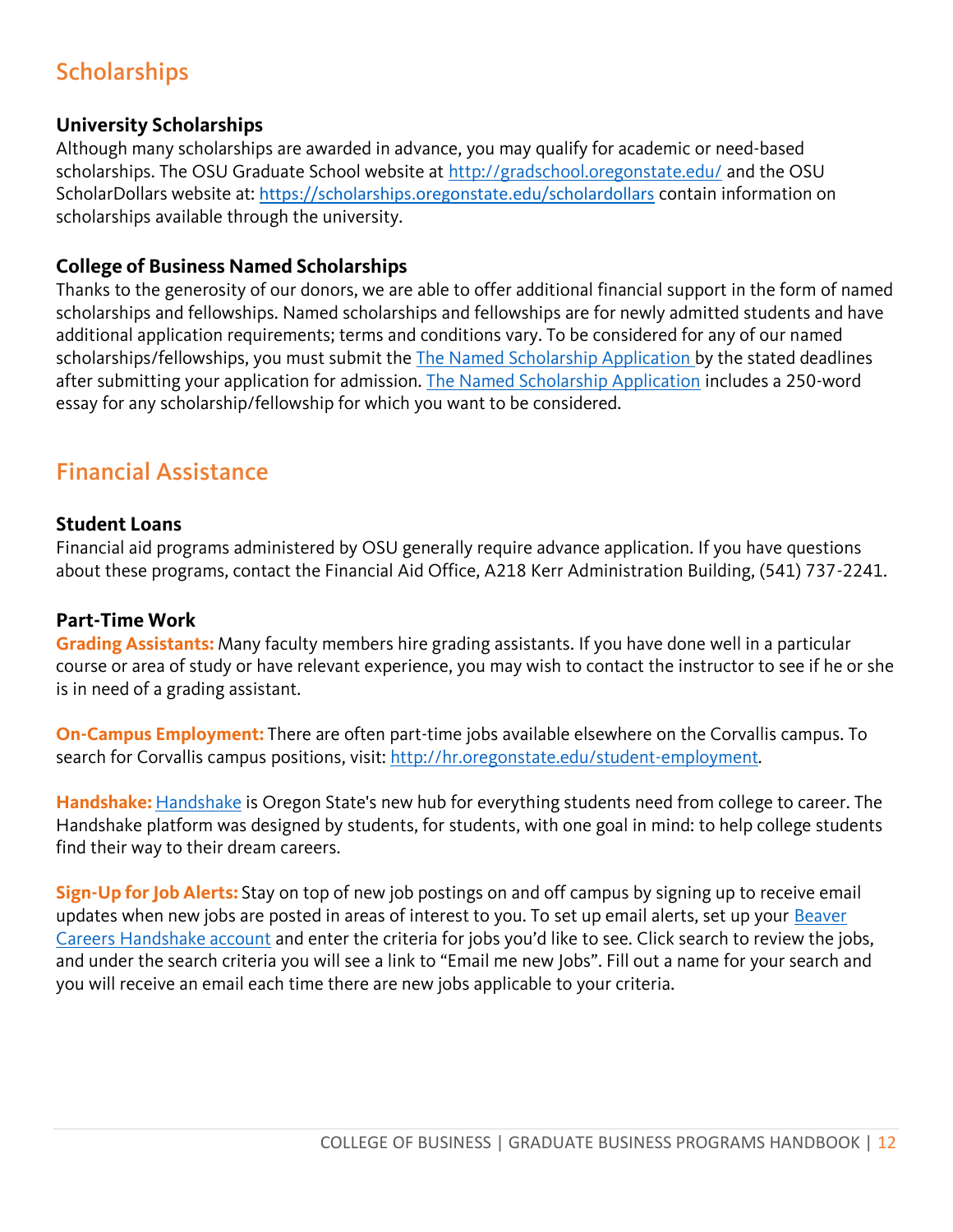# <span id="page-12-0"></span>Moving through the Program

## <span id="page-12-1"></span>**Graduate Degree Requirements**

General degree and credit requirements for all graduate programs can be viewed online at: <https://catalog.oregonstate.edu/college-departments/graduate-school/>

General degree and credit requirements for all Master's degree programs can be viewed online at: <https://catalog.oregonstate.edu/college-departments/graduate-school/>

#### <span id="page-12-2"></span>**Graduate Student Registration**

#### **Continuous Enrollment Requirement and Minimum Registration:**

Unless on approved leave of absence, all graduate students must register continuously for a minimum of three graduate credits every term (excluding summer) until their degree is granted or until their status as a credential-seeking graduate student is terminated. The complete Continuous Enrollment Policy may be viewed at: https://catalog.oregonstate.edu/college-departments/graduate-school/

Contact your Graduate Business Academic Advisor to apply for an approved leave of absence.

#### **Full-Time Registration**

The full-time course load for a graduate student, including coursework and thesis credits, ranges from 9 to 16 credits per term.

All Graduate Assistants must register for and complete a minimum of 12 credits during each term of the 9 month academic year.

#### **International Student Registration**

A minimum of 9 credits per term (excluding summer) is required of most international student to satisfy student Visa requirements. For details, international students should contact the Office of International Services at [ois.student@oregonstate.edu.](mailto:ois.student@oregonstate.edu)

#### <span id="page-12-3"></span>**Graduate Learning Outcomes**

The University has specified Graduate Learning Outcomes (GLOs) for all Master's degrees. These are:

- Conduct research or produce some other form of creative work
- Demonstrate mastery of subject material
- Be able to conduct scholarly or professional activities in an ethical manner

#### <span id="page-12-4"></span>**Capstone Projects**

#### **MBA Core-2**

As part of the MGMT 559 coursework, students research contemporary business ethics to discuss and debate the ambiguous, difficult, and often intractable problems facing modern business professionals. This information is used to introduce students to issues managers face making ethical and socially responsible decisions. Project papers are due in week 10 of the term to evaluate mastery of subject material and assess the three University GLOs.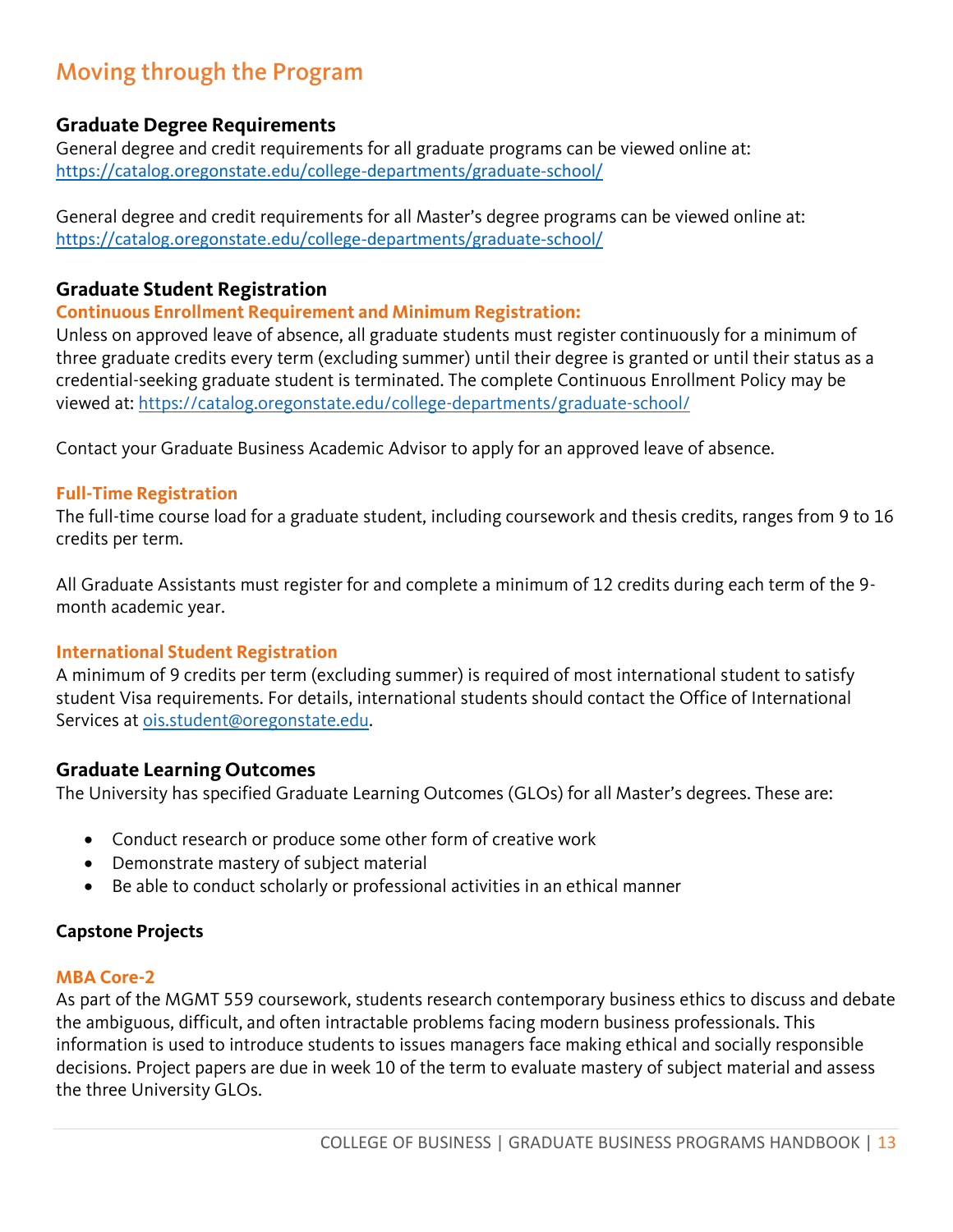#### **Business Analytics (Certificate and MBA)**

Students complete an Integrated Business Analytics project as part of the Business Analytics coursework where they will design, implement, and evaluate analytic solutions for a real-world enterprise. Student teams will examine the data requirements, technical requirements, and organizational requirements necessary for the success of analytical solutions. Project presentations will be scheduled in weeks 7 and 8 of spring term to evaluate mastery of the subject material and assess the three University GLOs.

#### **Corporate Finance (MBA), Finance (MSB), and Financial Analytics (MSB)**

Students have an integrative capstone assessment as part of the Finance coursework where they examine the theory of practice of the modern market for corporate control, specifically the structure, value, and implementation of mergers and acquisitions. Project presentations will be scheduled in weeks 7 and 8 of spring term to evaluate mastery of the subject material and assess the three University GLOs.

#### **Human Resources Management (MBA)**

Students complete a Capstone project as part of the Human Resources Management coursework. The capstone requires students to synthesize their knowledge from all of the marketing option coursework to provide a solution to a real-world business issue. Students are expected to report their results during the final weeks of the term to evaluate mastery of the subject material and assess the three University GLOs.

#### **Marketing (MBA) and Marketing Insights & Analytics (MSB)**

Students complete a Capstone project as part of the Marketing coursework. The capstone requires students to synthesize their knowledge from all of the marketing option coursework to provide a solution to a realworld business issue. Students are expected to report their results during the final weeks of the term to evaluate mastery of the subject material and assess the three University GLOs.

#### **Organizational Leadership (MBA)**

Students complete a Capstone project as part of the Organizational Leadership coursework. The capstone provides an opportunity for students to integrate their coursework into identifying a work-related issue, recommend appropriate solutions, and create an implementation plan for the best alternative solution. Project presentations will be scheduled in week 8 of the capstone term to evaluate mastery of the subject material and assess the three University GLOs.

#### **Supply Chain & Logistics Management (MBA) and Supply Chain Analytics (MSB)**

Students complete an Integrated Business Project as part of the Supply Chain & Logistics Management and the Supply Chain Analytics coursework to identify the critical operations and supply chain management issues, apply multidisciplinary knowledge, analyze, and evaluate alternative solutions and write and present reports recommending company strategies. Project presentations will be scheduled in weeks 7 and 8 of spring term to evaluate mastery of the subject material and assess the three University GLOs.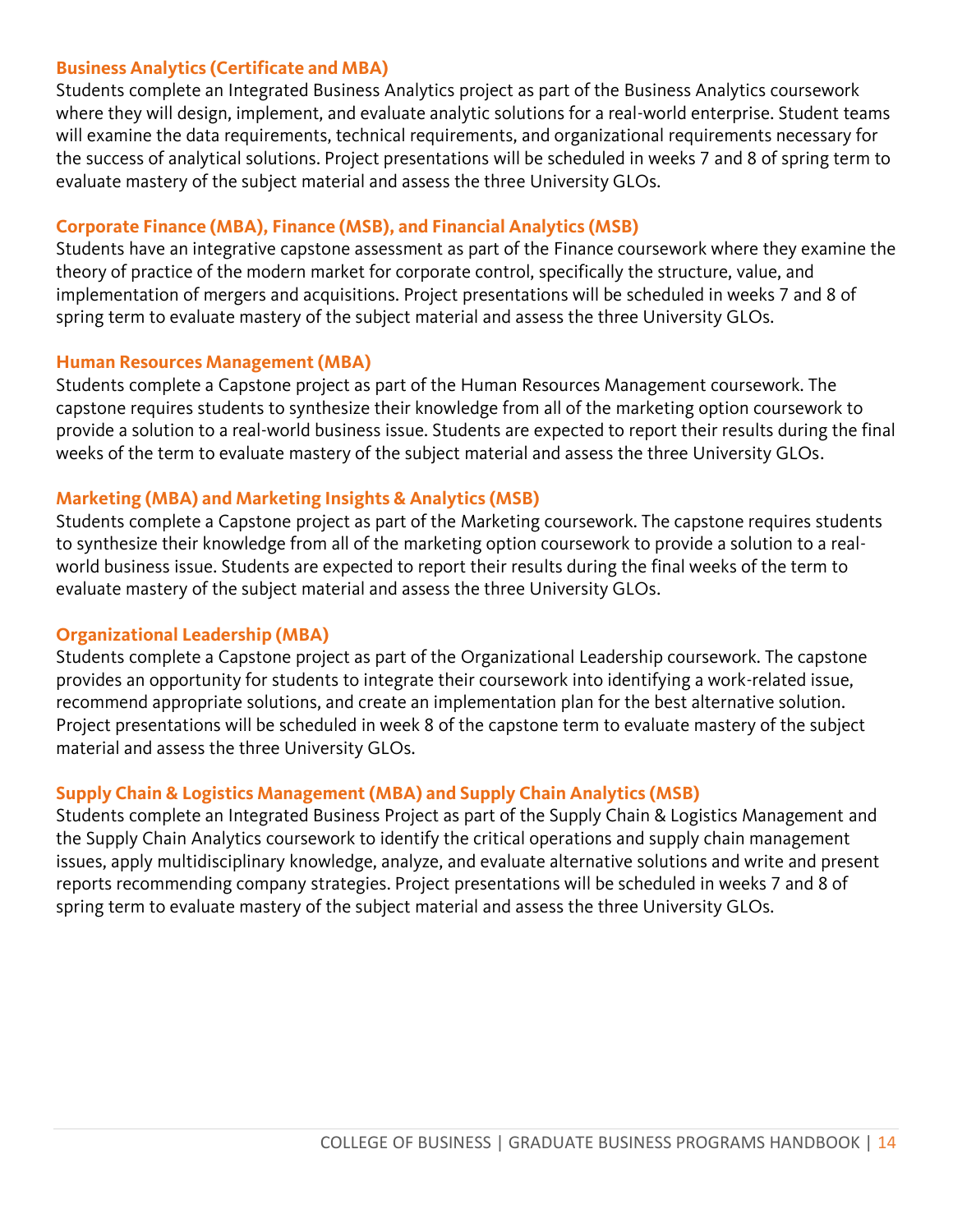## <span id="page-14-0"></span>**Graduation**

To be recommended for a graduate business degree, a candidate must:

- Have a cumulative GPA of 3.00 for all courses taken as a graduate student;
- Completed all courses listed on the Graduate Program of Study with a cumulative GPA of 3.00;
- Have a cumulative GPA of 3.00 with a grade of B- or better for all COB coursework (BA, FIN, MGMT, and MRKT) completed as part of the graduate degree;
- File a diploma application with the Graduate School.

# <span id="page-14-1"></span>Academic Policies

## <span id="page-14-2"></span>**Satisfactory Progress Requirements**

An important goal of the Graduate Business Programs is that all students admitted to the program successfully complete it. The following policies are designed to establish an acceptable standard of academic performance for students in the Graduate Business Programs and to identify intervention steps for students who encounter academic difficulty.

Students must make satisfactory progress toward graduation in order to remain in good standing in the Graduate Business Programs. There are two provisions associated with satisfactory progress:

- A student must maintain a minimum cumulative GPA of 3.00 for all courses taken as a graduate student, for courses listed on the Graduate Program of Study, and for all College of Business coursework (BA, FIN, MGMT, and MRKT) completed as part of the Graduate Business Programs.
- A student must earn a grade of "B-" or better for all courses listed on the Graduate Program of Study (grades of "C+" and below are not accepted in the Graduate Business Programs).

## <span id="page-14-3"></span>**Guiding Professional Standards for the College of Business Community**

As a member of the College of Business community, you should strive to:

- Treat others with honesty, respect, and courtesy;
- Maintain the highest levels of academic integrity;
- Act in accordance with ethical and social responsibilities;
- Foster a professional learning environment; and
- Act in a professional manner.

You are also expected to comply with the law, as well as all university regulations and policies that apply to you. Those university policies include, but are not limited to, the [Code of Student Conduct](https://studentlife.oregonstate.edu/studentconduct) & Community [Standards,](https://studentlife.oregonstate.edu/studentconduct) the [Discrimination and Harassment Policies,](https://eoa.oregonstate.edu/discrimination-and-harassment-policies) and the [Policy of Acceptable Use of Computing](https://policy.oregonstate.edu/UPSM/08-005_acceptable_use_computing_resources)  [Resources.](https://policy.oregonstate.edu/UPSM/08-005_acceptable_use_computing_resources) Failure to comply with these laws, regulations, and policies may result in the pursuit of disciplinary action by the college as detailed below.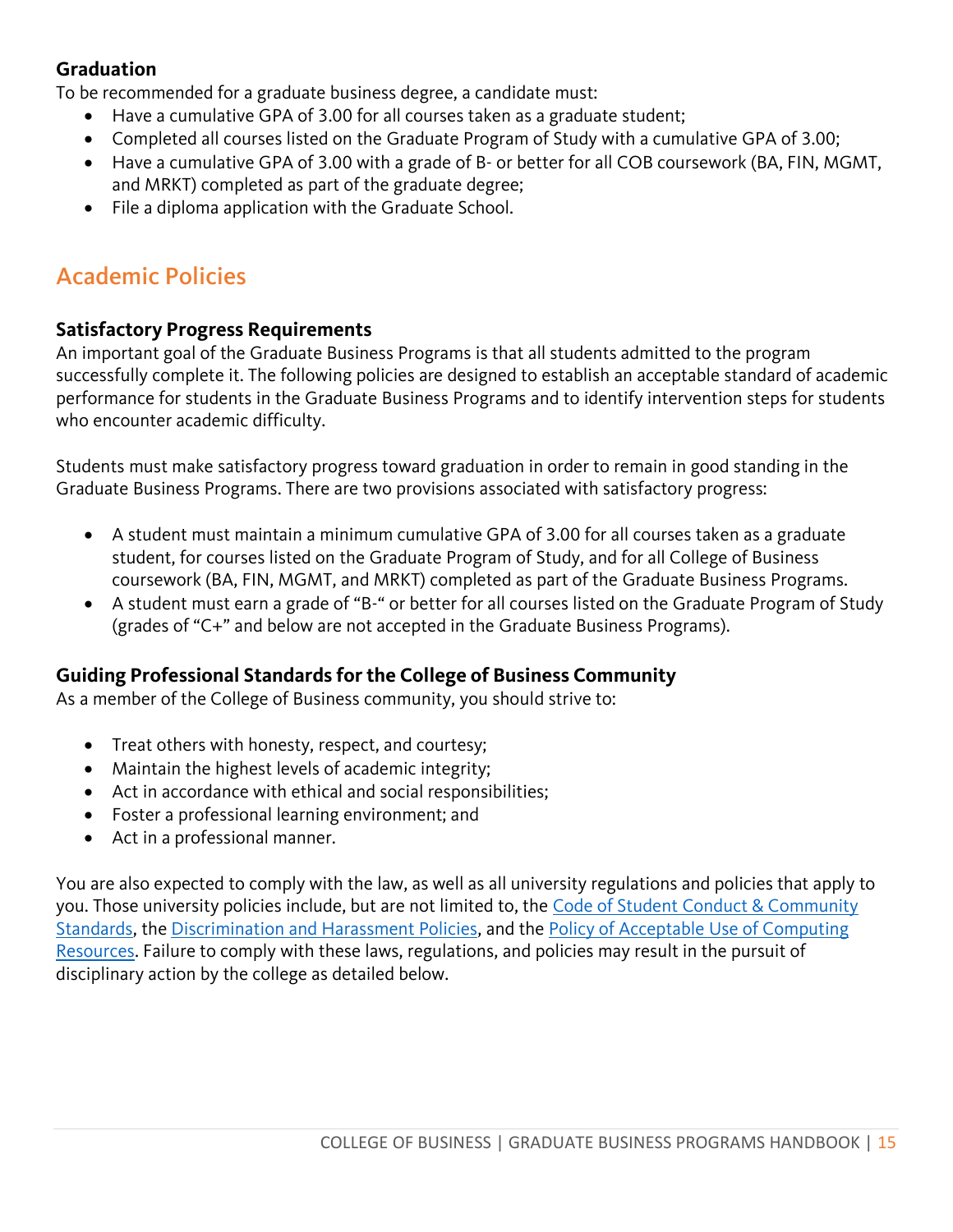## <span id="page-15-0"></span>**General Statement on Professional Conduct and Academic Integrity**

The Guiding Professional Standards for the College of Business community, subscribed to by all members of the College of Business community, are intended to support and implement the values held by the college. Those values encompass the pursuit of excellence in teaching, learning, and scholarship. All members of the College of Business community accept our responsibility to strive to meet those standards and to ac in an ethically proper manner. We dedicate ourselves to creating and nurturing a culture of innovation, cooperation, diversity, and mutual respect within the College of Business while recognizing and pursuing the social responsibilities imposed by those values.

A reputation for personal integrity is valuable in the business and broader world. A good reputation is created through personal behavior and performance over time that is observed by friends, colleagues and business associates, both superiors and subordinates.

The students, faculty, administrators, and staff of the College of Business are committed to fostering and creating a positive, professional learning environment. These goals will be pursued by conduct that is honest, civil, courteous, and responsible.

## <span id="page-15-1"></span>**Expectation of Professional Conduct**

The Graduate Business Degrees are professional programs. Your classroom experiences will be enhanced by guest lectures provided by professionals from industry. Your educational experience extends beyond the classroom with the IBP and will require interactions with outside individuals (mentors, consultants, sponsors, etc). There are also numerous opportunities for you to interact and network with business professionals who visit OSU as part of the Weatherford Visiting Fellows program. Your conduct during these interactions with outside professionals reflects not only on you, but also on all other candidates within the Graduate Business Programs.

Our expectations of professional conduct are intended to create a positive learning environment and to practice behavior that is expected in the workplace. Students will avoid disruptive and discourteous behavior such as coming to class late, interfering with another student's right to hear an instructor or speaker, using laptop and mobile devices for non-class related reasons, monopolizing class time, or any other activity that creates an impediment to a professional classroom environment.

## **Graduate Business Programs Student Code of Conduct and Ethics:**

We, the students of the Graduate Business Programs at Oregon State University, are a proud community of long tradition and honor. We pledge to conduct ourselves with honor, integrity and dignity, both during our studies in the Graduate Business Programs and in our subsequent leadership roles as alumni.

We put forward and stand by the following codes of conduct and ethics in the interest both of being part of a stronger collegiate community and a stronger professional community after we graduate.

**Article One - Expectations of Academic Honesty:** As graduate business students, we are fully committed to the specific policies and broader concepts of academic honesty held at Oregon State University and throughout academia. Our work, whether done individually or through group activities, must not be accomplished through dishonest means. These include, but are not limited to: plagiarism, willful misrepresentation of sources, and unethical assistance or input from unapproved parties.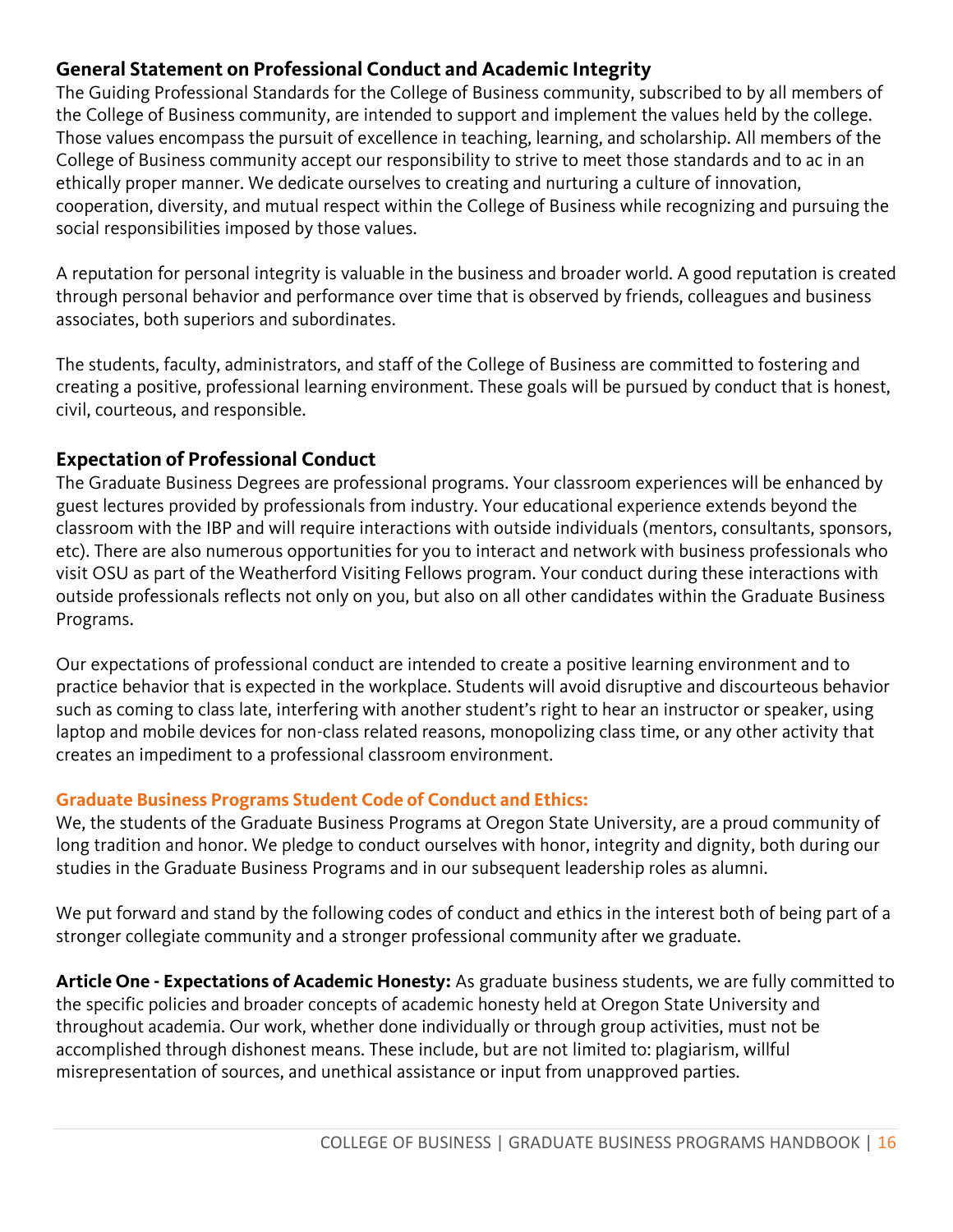Students who commit such infractions rob themselves, as well as past, present, and future graduate business classes, of the honor and integrity that we all demand. Other students or faculty who learn of these infractions are expected and encouraged to notify the appropriate professor immediately. As graduate business students, we support those who fulfill their duty by alerting faculty to any incidence of academic dishonesty.

Any student accused of academic dishonesty is assumed innocent until proven guilty. The student should be afforded full due process, including the right to confront his/her accuser at the appropriate academic hearing.

**Article Two - Expectations of Personal Conduct:** No student, faculty member or staff member who is associated with the Graduate Business Programs shall treat another with intentional disrespect. Our graduate community should be a safe haven for its students. We will not tolerate harassment, discrimination, or incivility of any sort. We compete with each other by fulfilling and exceeding course requirements, not by attacking one another personally.

As graduate business students, we expect high standards of personal conduct from all of us. We expect these same high standards from Graduate Business Programs faculty and staff in their relations with graduate students and colleagues, both in the classroom and in any other arena where authority is used or present.

**Article Three - Expectations of Academic Quality:** We as graduate business students are quantitatively judged by grades and minimum GPA requirements. We expect each member of the Graduate Business Programs to push himself or herself, to consistently demonstrate their personal best throughout their graduate degree experience, and to take the personal initiative to show comprehensive improvement by graduation.

We as a community will be judged by the performances of past graduates: strong Graduate Business Programs graduates will make our OSU Graduate Business Programs brand a respected and valuable one for years to come. Unprepared Gradate Business Programs graduates hurt the very fabric of everything our program has been building on since its inception in 1965.

**Article Four - Expectations after Graduation:** While our Graduate Business Programs academic journey ends at graduation, our bond as OSU Graduate Business Programs alumni lasts all the days of our lives. We pledge to continue to support the OSU Graduate Business Programs by staying connected, supporting future classes and visiting campus whenever possible to share our experiences and to inspire future graduates.

## <span id="page-16-0"></span>**Academic and Disciplinary Procedures**

The College of Business Academic and Disciplinary Procedures govern the college's response to a student's failure to progress adequately academically or to a violation of the law or university regulations and policies that apply to the student, including the Guiding Professional Standards of the college, the university Code of Student Conduct, the university's Discrimination and Harassment Policies, or the university's policy on Acceptable Use of Computing Resources. The Code of Student Conduct and the procedures for enforcement of those regulations may be reviewed at: [http://studentlife.oregonstate.edu/studentconduct.](http://studentlife.oregonstate.edu/studentconduct) Students must also comply, in all respects, with the Code of Student Conduct Regulations (OAR 576, Sec. 15). Violation of these requirements may result in sanctions, including permanent suspension from the University.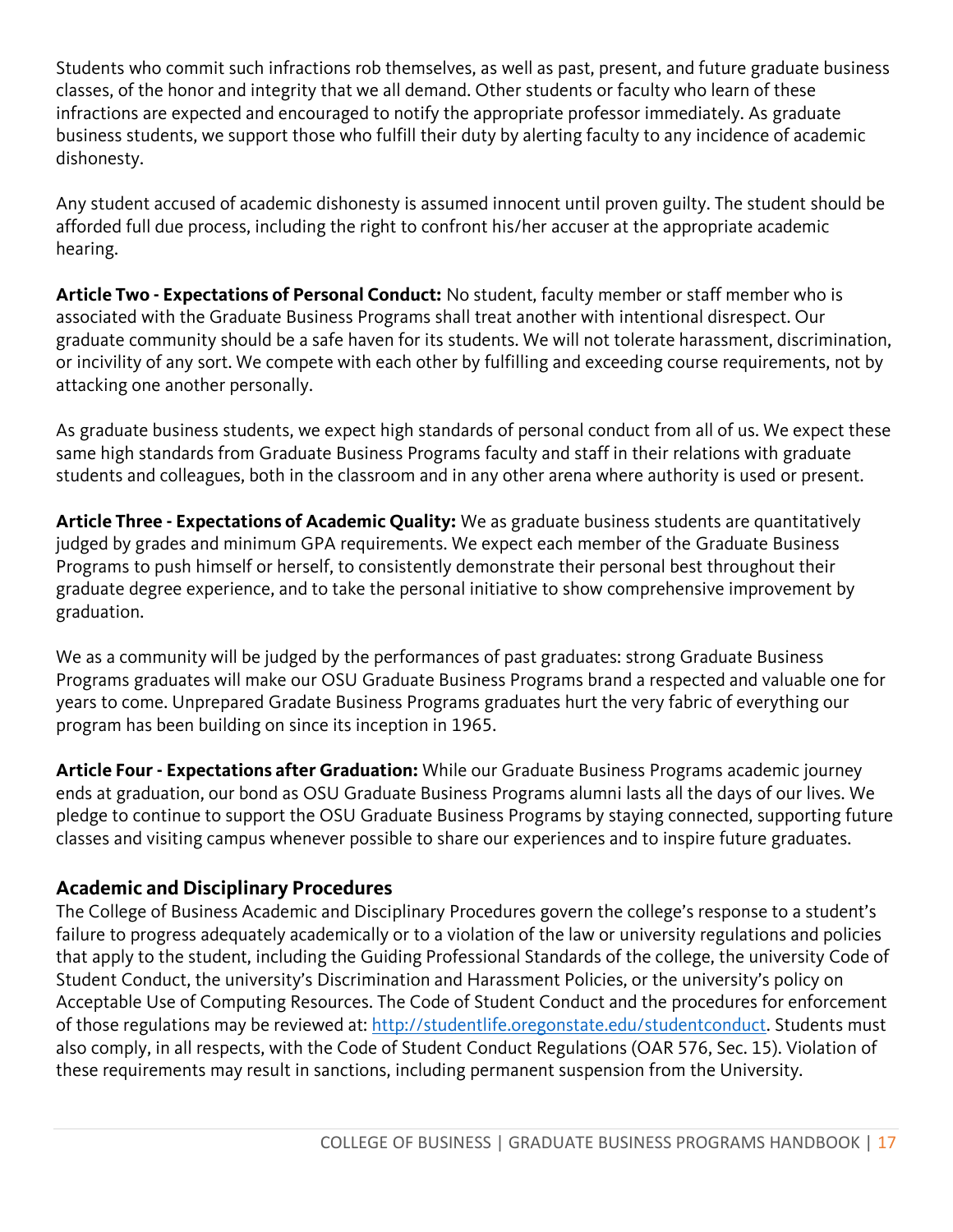A failure by the student to progress adequately academically or a violation of the Guiding Professional Standards of the college, the university's Student Conduct Regulations, the university's Policy on Discrimination and Harassment, or the university's policy on Acceptable Use of Computing Resources may result in the pursuit of one or more of the actions detailed below, including dismissal of the student from the college. The college will notify a student against whom it pursues such action with information about the effect of the action on the student's status in the college and information regarding how the student may respond to or appeal the action.

A student against whom the college pursues such action will be issued one of the following notices, depending on the student's academic status or the severity or frequency of the behavior resulting in the action:

#### **Warning Notice:**

A warning may also be issued to identify student behavior that may place a student's enrollment status in the college at risk. The warning status may be removed following satisfactory resolution of behavioral concerns, as determined by the college.

## **Probation:**

A student who is in good standing relative to provision [2] above, but who is six or fewer grade points deficient from a cumulative GPA of 3.00, will be placed on academic probation. A student on probation will be allowed to continue in the program; however, the student must meet with a Graduate Business Programs Academic Advisor prior to enrolling in a subsequent term's courses.

A student on probation must follow recommendations of the College in order to avoid suspension or dismissal. Students on probation must meet with the Associate Dean following each term to review their progress and standing in the college until the probation status is removed. Students who successfully fulfill the recommendations will be removed from probation status. Students who fail to follow or are unsuccessful in fulfilling the recommendations will be placed on suspension and evaluated for dismissal from the college. Probation may also be continued if a student is still out of compliance with academic or behavioral requirements but is taking steps to correct the problem(s) identified.

#### **Suspension:**

A student who: [a] fails to meet provision [2] above; or [b] is in good standing relative to provisions [2] and [3] above but more than six grade points deficient from a cumulative GPA of 3.00 may be suspended from the Graduate Business Programs for failure to meet the academic progression standards.

A student who has displayed severe or repeated departures from the law or university regulations and policies that apply to the student may be suspended or dismissed from the Graduate Business Programs.

In the event of a second instance of academic dishonesty, the student will be placed on suspension status and will be evaluated for continuation in the Graduate Business Programs and the College of Business. Note that all instances of academic dishonesty will be considered, including acts committed prior to entering the Graduate Business Programs.

The college will place an indefinite hold on the progression of a student placed on suspension status until the college can adequately evaluate whether the student will be allowed to continue.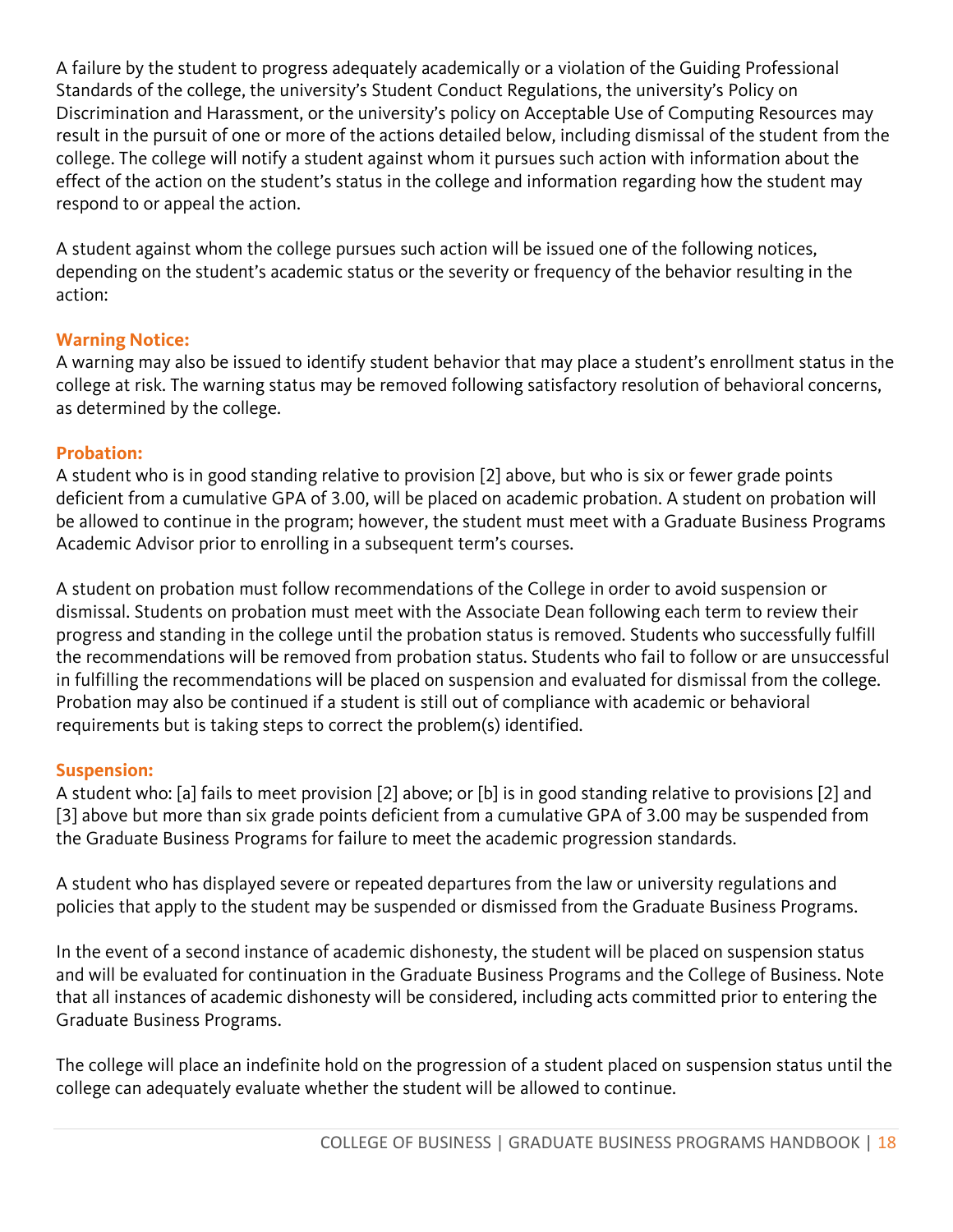#### **Dismissal from the College:**

A student will be dismissed from the College if the student's behavior is a sufficiently severe and significant departure from the law or university regulations and policies that apply to the student or if the student fails to constructively address previous behavioral concerns after college action. A student may also be dismissed if the student departs significantly from the college's academic progression standards or if the student fails to follow adequately any plan prescribed while the student is on probation.

Appeal of Academic or Disciplinary Status: Any student who wishes to challenge his or her academic or disciplinary status with the college must submit an appeal in writing to the Associate Dean of Graduate Programs within seven (7) calendar days following the issuance of a notice from the college identifying the student's status.

#### <span id="page-18-0"></span>**Appeal of Academic Disciplinary Status**

#### **Challenges to Academic Decisions:**

Student grievances to academic decisions including grades, student-instructor conflicts and/or academic integrity issues will be appealed first to the instructor, then to the Assistant Dean for Teaching and Learning and then to the Graduate Program Committee. The College of Business policies on these matters are subject to university regulations and may be superseded at any time by changes in university policies.

#### **Challenges to Academic Regulations and Requirements:**

Student grievances to academic regulation and requirements are under the jurisdiction of the College of Business will be appealed first to the Associate Dean for Graduate Student Development and then to the Graduate Program Committee. Students seeking an exception to academic regulations and requirements outside the jurisdiction of the College of Business must petition the appropriate outside committee for a decision. An explanation of regulations, requirements, procedures, and the specific committee to which to direct the appeal can be obtained through the Registrar's Office, 102 Kerr Administration Building.

#### **Appeal of College Decision:**

The student may appeal the decision of the Graduate Program Committee to the Oregon State University provost in writing with seven (7) calendar days following the issuance of that decision. The provost's decision on the appeal is the university's final decision.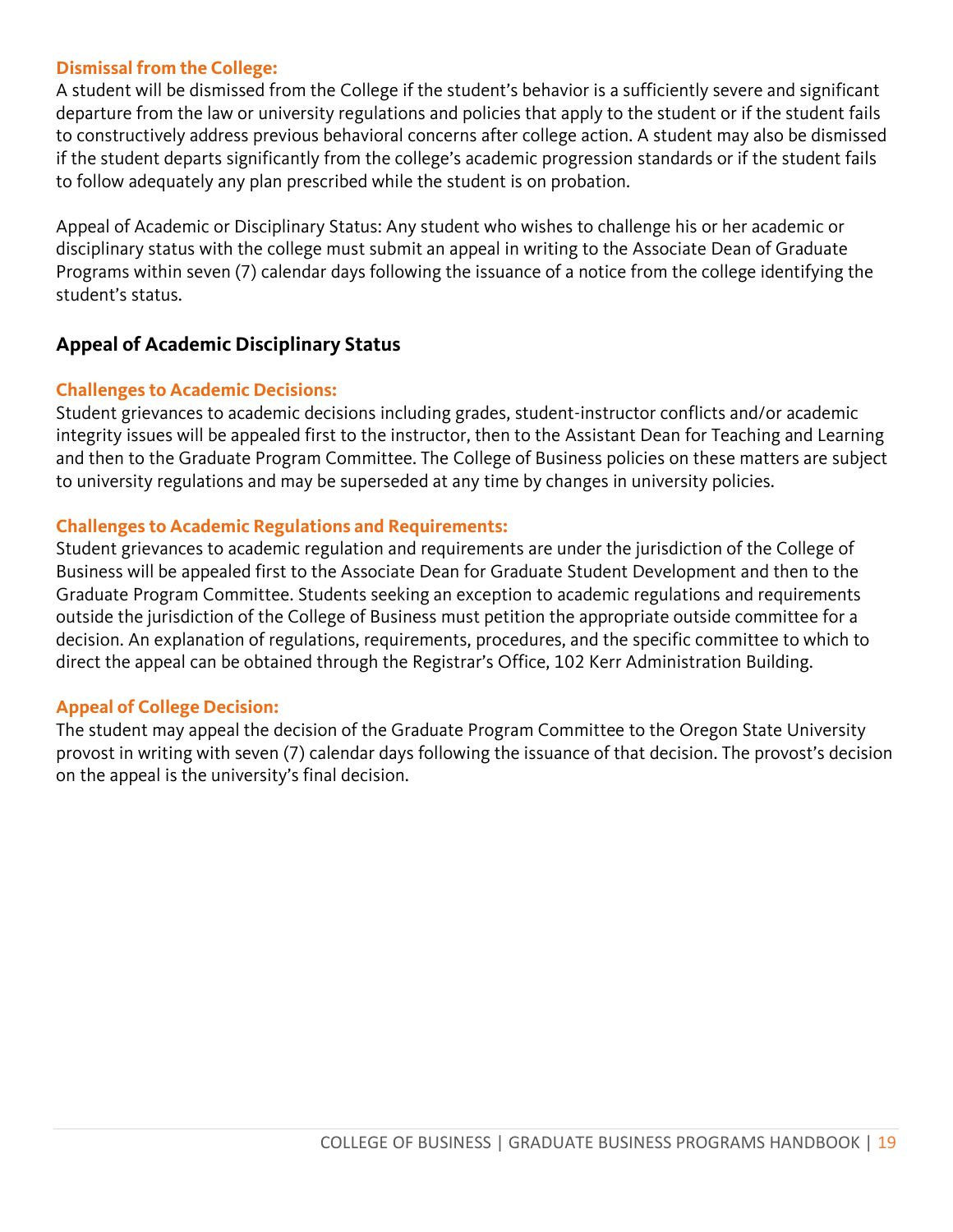## <span id="page-19-0"></span>**Academic Honesty**

Instructors within the College of Business take the issue of academic honesty seriously. Academic dishonesty refers to work or material that is presented as one's own work when, in fact, it is work produced by others or in collaboration with others. Academic dishonesty also includes the act of permitting others to use your work or assisting others to present your work as their own without proper acknowledgement. The university policies regarding academic dishonesty are stated in the Schedule of Classes, Academic Regulation AR 15, and may also be found at the Office of Student Conduct website:

<http://studentlife.oregonstate.edu/studentconduct>

#### **Probable Cause:**

- Instructors may suspect academic dishonesty when work is submitted that is close in content or presentation to that of another student, or to an unquoted source.
- Instructors may suspect a student of cheating if the person is unable to explain the thought processes, techniques, or principles used to prepare the work in question.
- Instructors may suspect a student has failed to adequately complete a collaborative assignment in cases where observation or question leads the instructor to believe that the student has not completed an equitable portion of the burden in some assignment requiring collaboration.

## **Penalty for Academic Dishonesty:**

In cases of academic dishonesty, a lower grade, including an F, can be awarded on either the course of the course assignment. The incident will be reported to the Office of Student Conduct, and the student may be evaluated for continuation in the Graduate Business Programs.

#### **Examples of Academic Dishonesty:**

Although it is sometimes difficult to identify cases of dishonesty, examples of some clear instances of it are provided below.

Dishonesty has occurred

- When a student turns in the work of another student or person and represents it as his or her own work.
- When a student knowingly permits another student to turn in his or her work.
- When a student deliberately transforms borrowed sections of another's work, either something published in a book or periodical, or another student's paper, in order to disguise its origin.
- When several students collaborate on a project and fail to inform the instructor of their collaboration.
- When a student steals or obtains examination material or answer keys from the instructor's files.

Dishonesty has not occurred

- When students have permission to collaborate on a project and list all collaborators.
- When students receive advice from instructors, teaching assistants, or staff members involved in the course.
- When students share knowledge about library resources or other specific information that makes research easier.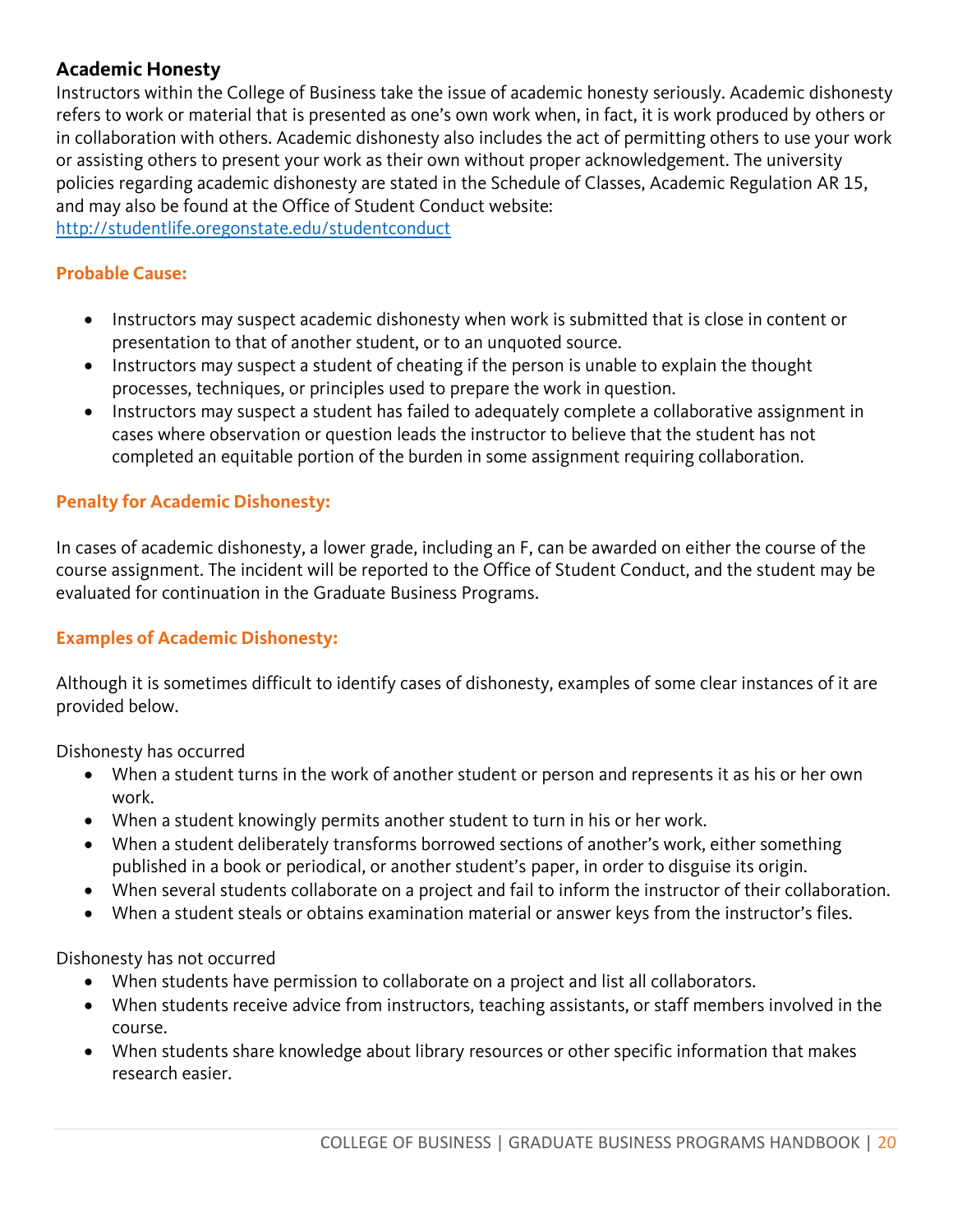- When students engage in general discussion of the nature of an assignment, the requirements for an assignment, or general implementation strategies.
- When students compare independent solutions to an assignment in order to better understand the nature of the assignment.
- When students quote the written work of others and cite the source on assignments.

## <span id="page-20-0"></span>**Grievance Procedures for Graduate Students at Oregon State University**

College of Business: The process for appealing academic or disciplinary actions within the College of Business is listed above. For all other grievances, please contact the Graduate School Office in Kerr Administration Building A300, or via the web at the Graduate School's webpage:

<https://gradschool.oregonstate.edu/progress/grievance-procedures>

## <span id="page-20-1"></span>**College of Business Code of Honor**

A code of honor represents the moral commitments of those abiding to it. While each person lives by their personal code, the establishment of collective values creates a universal goal to which we can aspire. It is through the pursuit of these professional attributes that we reduce the possibility of immoral actions ourselves. In order to uphold our personal character and the organization that we proudly call our own, we take this oath.

#### **Integrity**

The quality of being honest and having strong moral principles, Integrity stands as the backbone of character and is essential for success.

#### **Respect**

Respect to others and yourself, is a commitment to the fair treatment and competition with others. Through respect we embolden the character of others and ourselves.

## **Responsibility**

We are held accountable to our word and actions as professionals to embed a steadfast commitment to honor in our decisions.

## <span id="page-20-2"></span>**Diversity**

As an academic institution, we are dedicated to establishing a learning environment that promotes diversity in all aspects, including race, culture, experience, gender, sexual orientation and physical ability. Discrimination and/or harassment will not be tolerated within the College of Business. In most cases, discrimination and/or harassment violates federal and state laws and/or university policies and regulations. Intentional discrimination and/or harassment will be referred to the Affirmative Action Office and dealt with in accordance with the appropriate rules and regulations.

Unintentional discrimination and/or harassment is just as damaging to the offended party. But it usually results from people not understanding the impact of their remarks or actions on others, or insensitivity to the feelings of others. We must all strive to work together to create a positive learning environment. This means that each individual should be sensitive to the feelings of others, and tolerant of the remarks and actions of others. If you find the remarks and actions of another individual offensive, please bring it to his or her attention. If you believe those remarks and actions constitute intentional discrimination and/or harassment, please bring it to the attention of your instructor or the Associate Dean for Graduate Student Development.